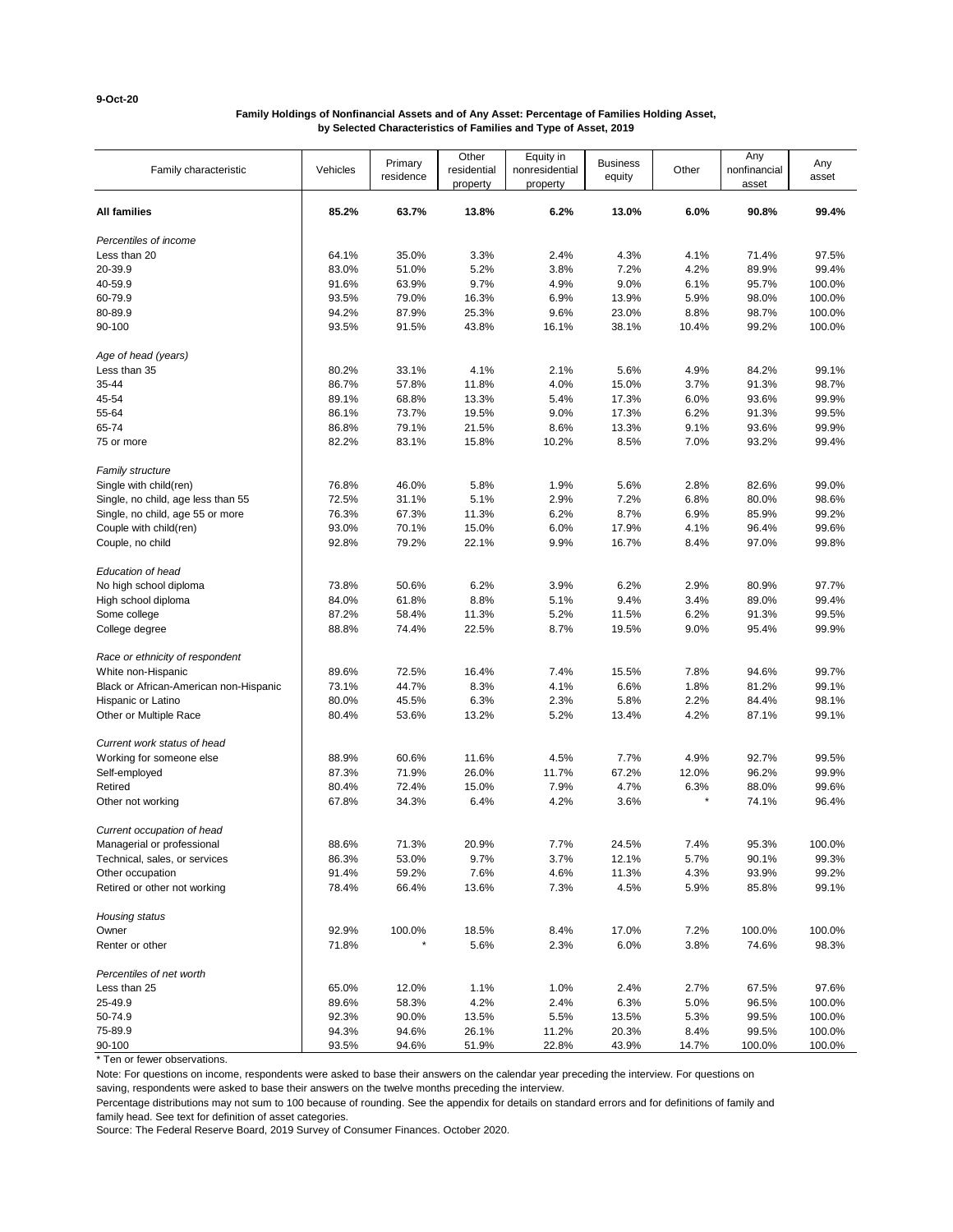**9-Apr-16**

# **Family Holdings of Nonfinancial Assets and of Any Asset: Percentage of Families Holding Asset, by Selected Characteristics of Families and Type of Asset, 2016**

| Family characteristic                  | Vehicles     | Primary<br>residence | Other<br>residential<br>property | Equity in<br>nonresidential<br>property | <b>Business</b><br>equity | Other       | Any<br>nonfinancial<br>asset | Any<br>asset   |
|----------------------------------------|--------------|----------------------|----------------------------------|-----------------------------------------|---------------------------|-------------|------------------------------|----------------|
| <b>All families</b>                    | 85.2         | 63.7                 | 13.8                             | 6.2                                     | 13.0                      | 6.0         | 90.8                         | 99.4           |
| Percentiles of income                  |              |                      |                                  |                                         |                           |             |                              |                |
| Less than 20                           | 64.1         | 35.0                 | 3.3                              | 2.4                                     | 4.3                       | 4.1         | 71.4                         | 97.5           |
| 20-39.9                                | 83.0         | 51.0                 | 5.2                              | 3.8                                     | 7.2                       | 4.2         | 89.9                         | 99.4           |
| 40-59.9                                | 91.6         | 63.9                 | 9.7                              | 4.9                                     | 9.0                       | 6.1         | 95.7                         | 100.0          |
| 60-79.9                                | 93.5         | 79.0                 | 16.3                             | 6.9                                     | 13.9                      | 5.9         | 98.0                         | 100.0          |
| 80-89.9                                | 94.2         | 87.9                 | 25.3                             | 9.6                                     | 23.0                      | 8.8         | 98.7                         | 100.0          |
| 90-100                                 | 93.5         | 91.5                 | 43.8                             | 16.1                                    | 38.1                      | 10.4        | 99.2                         | 100.0          |
| Age of head (years)                    |              |                      |                                  |                                         |                           |             |                              |                |
| Less than 35                           | 80.2         | 33.1                 | 4.1                              | 2.1                                     | 5.6                       | 4.9         | 84.2                         | 99.1           |
| 35-44                                  | 86.7         | 57.8                 | 11.8                             | 4.0                                     | 15.0                      | 3.7         | 91.3                         | 98.7           |
| 45-54                                  | 89.1         | 68.8                 | 13.3                             | 5.4                                     | 17.3                      | 6.0         | 93.6                         | 99.9           |
| 55-64                                  | 86.1         | 73.7                 | 19.5                             | 9.0                                     | 17.3                      | 6.2         | 91.3                         | 99.5           |
| 65-74                                  | 86.8         | 79.1                 | 21.5                             | 8.6                                     | 13.3                      | 9.1         | 93.6                         | 99.9           |
| 75 or more                             | 82.2         | 83.1                 | 15.8                             | 10.2                                    | 8.5                       | 7.0         | 93.2                         | 99.4           |
| <b>Family structure</b>                |              |                      |                                  |                                         |                           |             |                              |                |
| Single with child(ren)                 | 76.8         | 46.0                 | 5.8                              | 1.9                                     | 5.6                       | 2.8         | 82.6                         | 99.0           |
| Single, no child, age less than 55     | 72.5         | 31.1                 | 5.1                              | 2.9                                     | 7.2                       | 6.8         | 80.0                         | 98.6           |
| Single, no child, age 55 or more       | 76.3         | 67.3                 | 11.3                             | 6.2                                     | 8.7                       | 6.9         | 85.9                         | 99.2           |
| Couple with child(ren)                 | 93.0         | 70.1                 | 15.0                             | 6.0                                     | 17.9                      | 4.1         | 96.4                         | 99.6           |
| Couple, no child                       | 92.8         | 79.2                 | 22.1                             | 9.9                                     | 16.7                      | 8.4         | 97.0                         | 99.8           |
| Education of head                      |              |                      |                                  |                                         |                           |             |                              |                |
| No high school diploma                 | 73.8         | 50.6                 | 6.2                              | 3.9                                     | 6.2                       | 2.9         | 80.9                         | 97.7           |
| High school diploma                    | 84.0         | 61.8                 | 8.8                              | 5.1                                     | 9.4                       | 3.4         | 89.0                         | 99.4           |
| Some college                           | 87.2         | 58.4                 | 11.3                             | 5.2                                     | 11.5                      | 6.2         | 91.3                         | 99.5           |
| College degree                         | 88.8         | 74.4                 | 22.5                             | 8.7                                     | 19.5                      | 9.0         | 95.4                         | 99.9           |
| Race or ethnicity of respondent        |              |                      |                                  |                                         |                           |             |                              |                |
| White non-Hispanic                     | 89.6         | 72.5                 | 16.4                             | 7.4                                     | 15.5                      | 7.8         | 94.6                         | 99.7           |
| Black or African-American non-Hispanic | 73.1         | 44.7                 | 8.3                              | 4.1                                     | 6.6                       | 1.8         | 81.2                         | 99.1           |
| Hispanic or Latino                     | 80.0         | 45.5                 | 6.3                              | 2.3                                     | 5.8                       | 2.2         | 84.4                         | 98.1           |
| Other or Multiple Race                 | 80.4         | 53.6                 | 13.2                             | 5.2                                     | 13.4                      | 4.2         | 87.1                         | 99.1           |
| Current work status of head            |              |                      |                                  |                                         |                           |             |                              |                |
| Working for someone else               | 88.9         | 60.6                 | 11.6                             | 4.5                                     | 7.7                       | 4.9         | 92.7                         | 99.5           |
| Self-employed                          | 87.3         | 71.9                 | 26.0                             | 11.7                                    | 67.2                      | 12.0        | 96.2                         | 99.9           |
| Retired                                | 80.4         | 72.4                 | 15.0                             | 7.9                                     | 4.7                       | 6.3         | 88.0                         | 99.6           |
| Other not working                      | 67.8         | 34.3                 | 6.4                              | 4.2                                     | 3.6                       |             | 74.1                         | 96.4           |
| Current occupation of head             |              |                      |                                  |                                         |                           |             |                              |                |
| Managerial or professional             | 88.6         | 71.3                 | 20.9                             | 7.7                                     | 24.5                      | 7.4         | 95.3                         | 100.0          |
| Technical, sales, or services          | 86.3         | 53.0                 | 9.7                              | 3.7                                     | 12.1                      | 5.7         | 90.1                         | 99.3           |
| Other occupation                       | 91.4         | 59.2                 | 7.6                              | 4.6                                     | 11.3                      | 4.3         | 93.9                         | 99.2           |
| Retired or other not working           | 78.4         | 66.4                 | 13.6                             | $7.3$                                   | 4.5                       | 5.9         | 85.8                         | 99.1           |
| Housing status                         |              |                      |                                  |                                         |                           |             |                              |                |
| Owner                                  | 92.9         | 100.0                | 18.5                             | 8.4                                     | 17.0                      | 7.2         | 100.0                        | 100.0          |
| Renter or other                        | 71.8         |                      | 5.6                              | 2.3                                     | 6.0                       | 3.8         | 74.6                         | 98.3           |
| Percentiles of net worth               |              |                      |                                  |                                         |                           |             |                              |                |
| Less than 25                           | 65.0         | 12.0                 | 1.1                              | 1.0                                     | 2.4                       | 2.7         | 67.5                         | 97.6           |
| 25-49.9                                | 89.6         | 58.3                 | 4.2                              | 2.4                                     | 6.3                       | 5.0         | 96.5                         | 100.0          |
| 50-74.9                                | 92.3         | 90.0                 | 13.5                             | 5.5                                     | 13.5                      | 5.3         | 99.5                         | 100.0          |
| 75-89.9<br>90-100                      | 94.3<br>93.5 | 94.6<br>94.6         | 26.1<br>51.9                     | 11.2<br>22.8                            | 20.3<br>43.9              | 8.4<br>14.7 | 99.5<br>100.0                | 100.0<br>100.0 |

\* Ten or fewer observations.

Note: For questions on income, respondents were asked to base their answers on the calendar year preceding the interview. For questions on

saving, respondents were asked to base their answers on the twelve months preceding the interview.

Percentage distributions may not sum to 100 because of rounding. See the appendix for details on standard errors and for definitions of family and family head. See text for definition of asset categories.

Source: The Federal Reserve Board, 2016 Survey of Consumer Finance.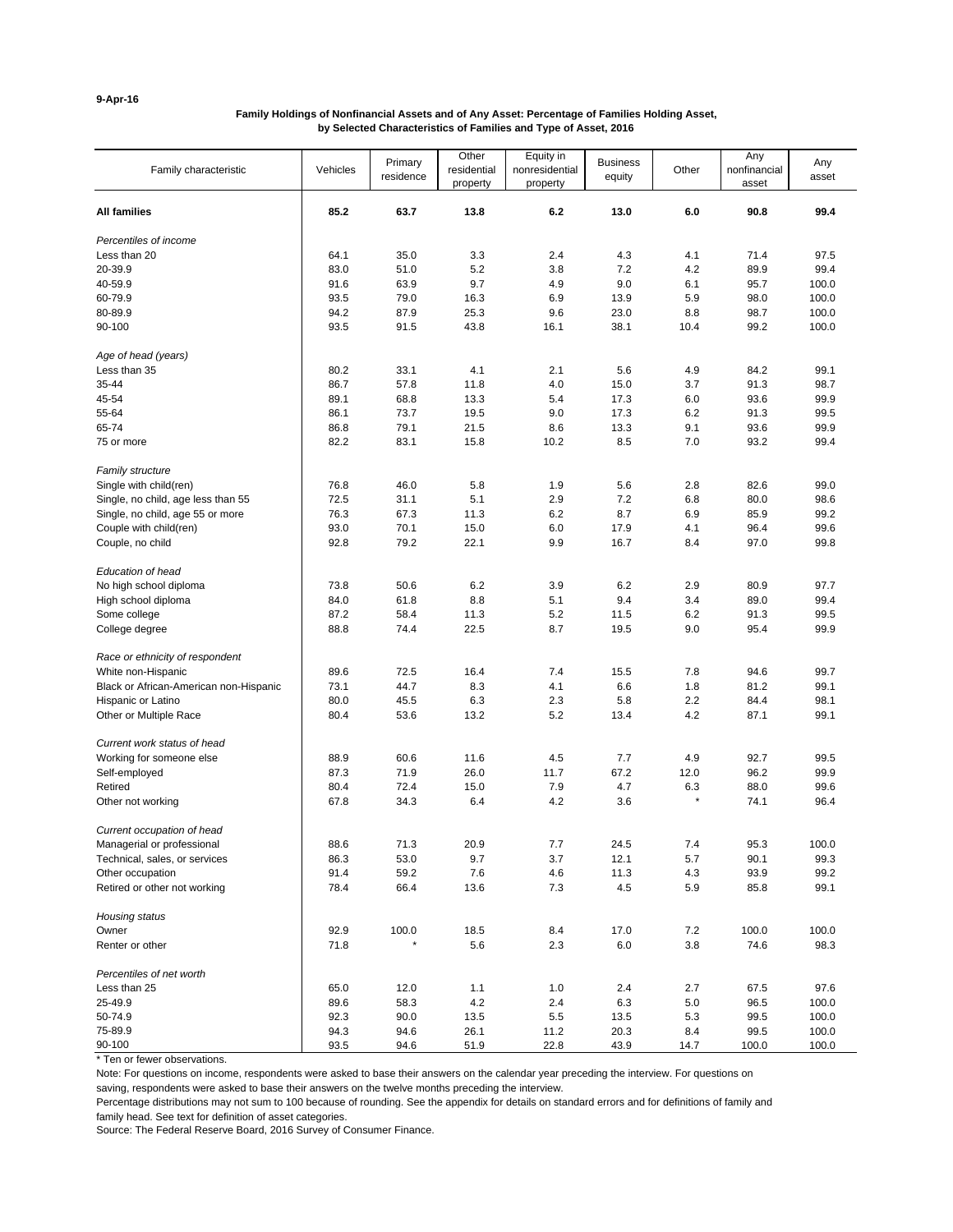### **Family Holdings of Nonfinancial Assets and of Any Asset: Percentage of Families Holding Asset, by Selected Characteristics of Families and Type of Asset, 2013**

| Family characteristic               | Vehicles | Primary<br>residence | Other<br>residential<br>property | Equity in<br>nonresidential<br>property | <b>Business</b><br>equity | Other | Any<br>nonfinancial<br>asset | Any<br>asset |
|-------------------------------------|----------|----------------------|----------------------------------|-----------------------------------------|---------------------------|-------|------------------------------|--------------|
| <b>All families</b>                 | 86.3     | 65.2                 | 13.2                             | 7.2                                     | 11.7                      | 7.3   | 91.0                         | 97.9         |
| Percentiles of income               |          |                      |                                  |                                         |                           |       |                              |              |
| Less than 20                        | 61.7     | 37.0                 | 2.1                              | 2.3                                     | 4.1                       | 5.3   | 71.8                         | 92.2         |
| 20-39.9                             | 85.6     | 53.8                 | 5.8                              | 3.4                                     | 5.4                       | 4.7   | 90.8                         | 97.9         |
| 40-59.9                             | 92.6     | 63.0                 | 9.8                              | 6.3                                     | 8.8                       | 5.9   | 95.0                         | 99.7         |
| 60-79.9                             | 95.7     | 81.1                 | 16.1                             | 9.4                                     | 13.3                      | 8.2   | 98.2                         | 100.0        |
| 80-89.9                             | 96.4     | 88.2                 | 25.1                             | 11.0                                    | 18.3                      | 10.2  | 99.0                         | 100.0        |
| 90-100                              | 95.4     | 93.6                 | 39.5                             | 17.8                                    | 35.4                      | 14.3  | 99.8                         | 100.0        |
| Age of head (years)                 |          |                      |                                  |                                         |                           |       |                              |              |
| Less than 35                        | 82.7     | 35.6                 | 4.7                              | 1.8                                     | 6.5                       | 5.2   | 84.9                         | 97.1         |
| 35-44                               | 89.9     | 61.7                 | 9.2                              | 5.7                                     | 15.6                      | 4.7   | 92.8                         | 97.5         |
| 45-54                               | 87.7     | 69.1                 | 15.8                             | 7.0                                     | 14.6                      | 7.9   | 91.8                         | 97.9         |
| 55-64                               | 89.2     | 74.2                 | 18.4                             | 8.9                                     | 15.5                      | 8.2   | 92.9                         | 98.1         |
| 65-74                               | 89.4     | 85.8                 | 21.3                             | 14.1                                    | 11.0                      | 11.3  | 95.9                         | 98.9         |
| 75 or more                          | 76.0     | 80.2                 | 12.8                             | 8.9                                     | 4.4                       | 7.8   | 89.6                         | 99.0         |
| Family structure                    |          |                      |                                  |                                         |                           |       |                              |              |
| Single with child(ren)              | 79.8     | 48.9                 | 5.3                              | 2.7                                     | 5.8                       | 4.4   | 86.2                         | 95.2         |
| Single, no child, age less than 55  | 74.9     | 35.2                 | 4.7                              | 2.8                                     | 7.2                       | 4.6   | 78.5                         | 95.5         |
| Single, no child, age 55 or more    | 73.9     | 66.8                 | 9.9                              | 4.8                                     | 5.7                       | 9.1   | 85.6                         | 97.4         |
| Couple with child(ren)              | 94.4     | 72.9                 | 14.9                             | 6.6                                     | 16.7                      | 6.7   | 97.0                         | 99.3         |
| Couple, no child                    | 93.6     | 78.6                 | 21.5                             | 13.7                                    | 14.8                      | 9.5   | 96.4                         | 99.3         |
| Education of head                   |          |                      |                                  |                                         |                           |       |                              |              |
| No high school diploma              | 75.4     | 51.8                 | 5.7                              | 3.7                                     | 3.2                       | 2.5   | 82.3                         | 93.3         |
| High school diploma                 | 84.4     | 64.0                 | 9.0                              | 5.7                                     | 8.2                       | 4.8   | 89.1                         | 96.7         |
| Some college                        | 86.6     | 56.4                 | 12.0                             | 6.5                                     | 11.0                      | 8.4   | 90.4                         | 98.8         |
| College degree                      | 90.7     | 74.2                 | 19.4                             | 9.7                                     | 17.3                      | 10.1  | 95.4                         | 99.8         |
| Race or ethnicity of respondent     |          |                      |                                  |                                         |                           |       |                              |              |
| White non-Hispanic                  | 90.3     | 73.8                 | 15.9                             | 8.7                                     | 13.9                      | 8.5   | 94.9                         | 99.3         |
| Nonwhite or Hispanic                | 78.1     | 47.4                 | 7.8                              | 4.0                                     | 7.2                       | 4.8   | 83.2                         | 95.2         |
| Current work status of head         |          |                      |                                  |                                         |                           |       |                              |              |
| Working for someone else            | 90.8     | 62.6                 | 12.0                             | 5.4                                     | 6.7                       | 5.6   | 93.3                         | 99.1         |
| Self-employed                       | 88.6     | 77.7                 | 25.1                             | 16.3                                    | 70.0                      | 13.1  | 95.5                         | 98.1         |
| Retired                             | 79.1     | 72.9                 | 13.5                             | 8.4                                     | 3.3                       | 9.0   | 87.8                         | 97.2         |
| Other not working                   | 72.7     | 35.8                 | 4.6                              | 4.0                                     | 3.3                       | 5.8   | 78.1                         | 90.7         |
| Current occupation of head          |          |                      |                                  |                                         |                           |       |                              |              |
| Managerial or professional          | 91.3     | 72.9                 | 19.6                             | 9.4                                     | 23.3                      | 8.9   | 95.2                         | 99.7         |
| Technical, sales, or services       | 86.7     | 53.5                 | 9.1                              | 5.2                                     | 11.0                      | 4.8   | 90.0                         | 98.0         |
| Other occupation                    | 93.5     | 64.6                 | 10.4                             | 5.1                                     | 9.6                       | 5.3   | 95.0                         | 98.7         |
| Retired or other not working        | 77.9     | 65.8                 | 11.8                             | 7.6                                     | 3.3                       | 8.4   | 86.0                         | 96.0         |
| Region                              |          |                      |                                  |                                         |                           |       |                              |              |
| Northeast                           | 79.1     | 64.1                 | 14.9                             | 6.0                                     | 11.5                      | 8.7   | 84.9                         | 97.6         |
| Midwest                             | 87.7     | 69.3                 | 12.5                             | 6.4                                     | 10.9                      | 7.8   | 92.5                         | 97.8         |
| South                               | 87.5     | 66.9                 | 11.9                             | 8.5                                     | 11.3                      | 5.0   | 92.3                         | 97.8         |
| West                                | 88.7     | 59.0                 | 14.8                             | 6.7                                     | 13.3                      | 9.4   | 92.5                         | 98.7         |
| Urbanicity                          |          |                      |                                  |                                         |                           |       |                              |              |
| Metropolitan statistical area (MSA) | 85.7     | 64.4                 | 13.5                             | 6.9                                     | 12.0                      | 6.8   | 90.6                         | 98.0         |
| Non-MSA                             | 90.2     | 70.0                 | 11.4                             | 9.2                                     | 9.9                       | 10.4  | 94.0                         | 97.9         |
| Housing status                      |          |                      |                                  |                                         |                           |       |                              |              |
| Owner                               | 93.6     | 100.0                | 17.8                             | 10.0                                    | 15.4                      | 8.6   | 100.0                        | 100.0        |
| Renter or other                     | 72.6     |                      | 4.8                              | 1.8                                     | 4.7                       | 4.7   | 74.3                         | 94.1         |
| Percentiles of net worth            |          |                      |                                  |                                         |                           |       |                              |              |
| Less than 25                        | 66.3     | 18.5                 | 2.5                              | $\star$                                 | 3.4                       | 2.8   | 68.8                         | 91.8         |
| 25-49.9                             | 91.0     | 57.7                 | 4.2                              | 2.2                                     | 5.1                       | 4.7   | 96.6                         | 100.0        |
| 50-74.9                             | 92.9     | 89.8                 | 12.9                             | 8.0                                     | 10.8                      | 7.6   | 99.3                         | 100.0        |
| 75-89.9                             | 95.4     | 93.2                 | 25.6                             | 13.9                                    | 17.8                      | 11.3  | 99.4                         | 100.0        |
| 90-100                              | 94.3     | 96.6                 | 44.9                             | 24.2                                    | 41.7                      | 18.1  | 99.5                         | 100.0        |

\* Ten or fewer observations.

Note: For questions on income, respondents were asked to base their answers on the calendar year preceding the interview. For questions on

saving, respondents were asked to base their answers on the twelve months preceding the interview.

Percentage distributions may not sum to 100 because of rounding. See the appendix for details on standard errors and for definitions of family and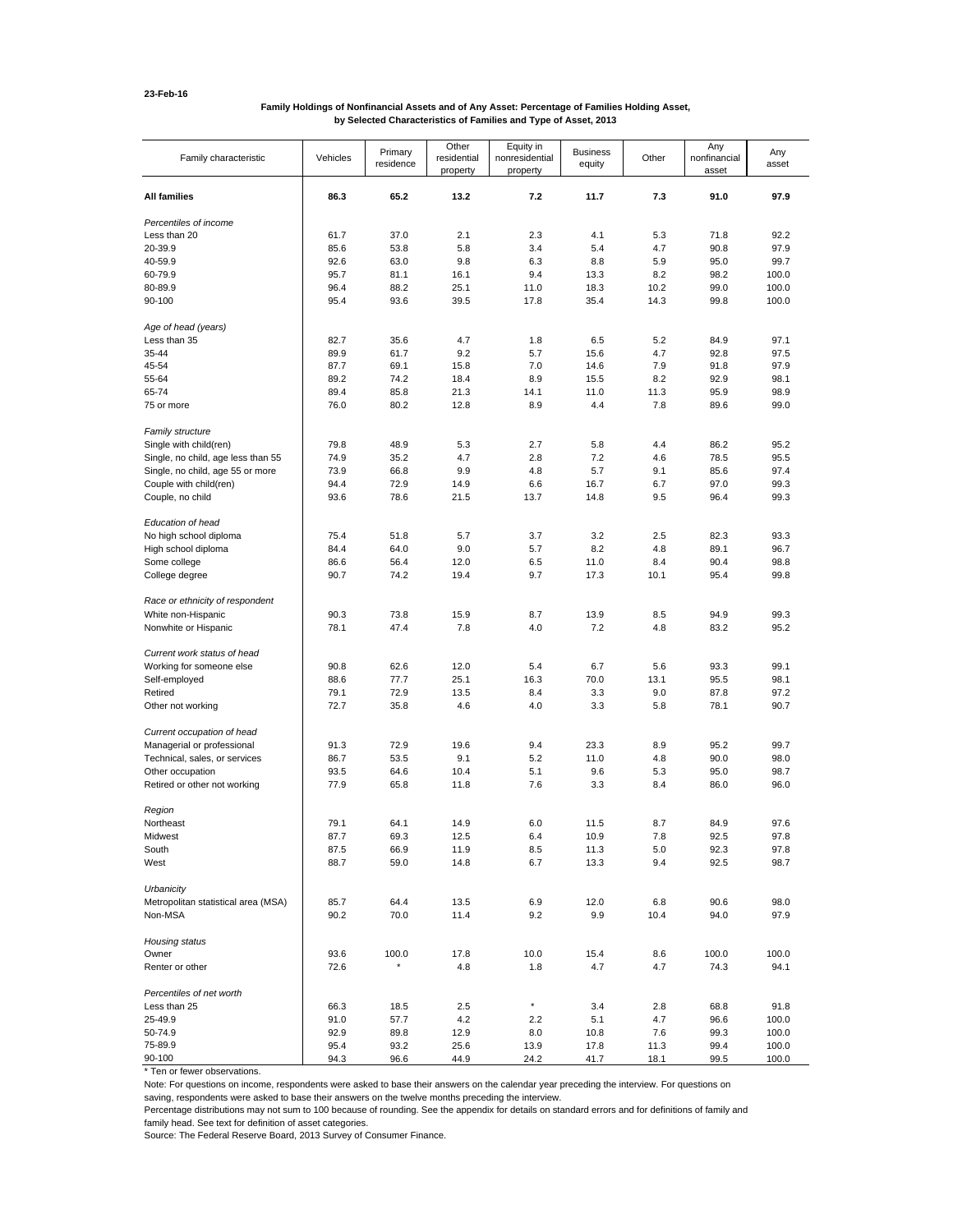### **Family Holdings of Nonfinancial Assets and of Any Asset: Percentage of Families Holding Asset, by Selected Characteristics of Families and Type of Asset, 2010**

| Family characteristic                      | Vehicles     | Primary<br>residence | Other<br>residential<br>property | Equity in<br>nonresidential<br>property | <b>Business</b><br>equity | Other      | Any<br>nonfinancial<br>asset | Any<br>asset  |
|--------------------------------------------|--------------|----------------------|----------------------------------|-----------------------------------------|---------------------------|------------|------------------------------|---------------|
| <b>All families</b>                        | 86.7         | 67.3                 | 14.3                             | 7.7                                     | 13.3                      | 7.0        | 91.3                         | 97.4          |
| Percentiles of income                      |              |                      |                                  |                                         |                           |            |                              |               |
| Less than 20                               | 64.9         | 37.2                 | 4.4                              | 3.9                                     | 5.1                       | 2.7        | 72.0                         | 89.9          |
| 20-39.9                                    | 85.4         | 55.9                 | 7.4                              | 5.2                                     | 6.6                       | 4.4        | 90.7                         | 98.0          |
| 40-59.9                                    | 91.8         | 71.1                 | 11.6                             | 6.3                                     | 10.6                      | 7.3        | 96.0                         | 99.5          |
| 60-79.9                                    | 95.4         | 80.7                 | 16.0                             | 7.9                                     | 15.5                      | 9.3        | 98.6                         | 99.9          |
| 80-89.9                                    | 96.4         | 90.6                 | 22.8                             | 11.4                                    | 19.3                      | 10.8       | 99.4                         | 100.0         |
| 90-100                                     | 95.7         | 92.4                 | 42.1                             | 18.8                                    | 37.6                      | 12.3       | 99.4                         | 100.0         |
| Age of head (years)                        |              |                      |                                  |                                         |                           |            |                              |               |
| Less than 35                               | 79.4         | 37.5                 | 4.5                              | 2.3                                     | 8.4                       | 6.1        | 82.8                         | 95.5          |
| 35-44                                      | 88.9         | 63.8                 | 9.7                              | 3.9                                     | 11.2                      | 4.2        | 92.7                         | 97.4          |
| 45-54                                      | 91.0         | 75.2                 | 17.0                             | 7.5                                     | 16.8                      | 6.6        | 94.7                         | 98.3          |
| 55-64                                      | 90.3         | 78.1                 | 22.1                             | 12.6                                    | 19.6                      | 9.6        | 94.4                         | 98.3          |
| 65-74                                      | 86.5         | 82.6                 | 22.8                             | 11.0                                    | 15.9                      | 11.1       | 92.6                         | 97.1          |
| 75 or more                                 | 83.4         | 81.9                 | 14.6                             | 13.4                                    | 6.0                       | 6.0        | 93.0                         | 98.7          |
| <b>Family structure</b>                    |              |                      |                                  |                                         |                           |            |                              |               |
| Single with child(ren)                     | 79.1         | 52.0                 | 6.2                              | 4.0                                     | 5.1                       | 3.9        | 84.5                         | 94.6          |
| Single, no child, age less than 55         | 74.6         | 40.1                 | 6.3                              | 2.4                                     | 7.4                       | 5.7        | 80.6                         | 95.3          |
| Single, no child, age 55 or more           | 76.3         | 66.7                 | 11.8                             | 8.2                                     | 6.6                       | 8.0        | 86.8                         | 96.6          |
| Couple with child(ren)                     | 94.8         | 75.6                 | 15.5                             | 7.1                                     | 17.0                      | 5.9        | 97.0                         | 99.0          |
| Couple, no child                           | 93.2         | 79.7                 | 22.6                             | 12.8                                    | 19.5                      | 10.0       | 96.3                         | 98.5          |
| Education of head                          |              |                      |                                  |                                         |                           |            |                              |               |
| No high school diploma                     | 76.2         | 54.3                 | 5.0                              | 3.3                                     | 5.2                       | 1.3        | 82.2                         | 92.5          |
| High school diploma                        | 85.8         | 64.7                 | 10.0                             | 6.9                                     | 10.9                      | 5.5        | 90.5                         | 96.5          |
| Some college                               | 85.4         | 61.5                 | 11.7                             | 6.4                                     | 11.2                      | 7.6        | 89.6                         | 98.2          |
| College degree                             | 91.5         | 76.6                 | 22.4                             | 10.4                                    | 18.9                      | 9.9        | 95.9                         | 99.5          |
|                                            |              |                      |                                  |                                         |                           |            |                              |               |
| Race or ethnicity of respondent            |              |                      |                                  |                                         |                           |            |                              |               |
| White non-Hispanic<br>Nonwhite or Hispanic | 90.9<br>78.1 | 75.3<br>50.6         | 16.5<br>9.9                      | 9.4<br>4.2                              | 15.6<br>8.3               | 8.8<br>3.3 | 94.9<br>84.0                 | 99.1<br>94.1  |
|                                            |              |                      |                                  |                                         |                           |            |                              |               |
| Current work status of head                |              |                      |                                  |                                         |                           |            |                              |               |
| Working for someone else                   | 89.9         | 64.8                 | 11.9                             | 5.5                                     | 6.6                       | 6.4        | 92.8                         | 98.3          |
| Self-employed                              | 88.5         | 78.4                 | 28.3                             | 17.5                                    | 71.1                      | 12.0       | 96.4                         | 98.8          |
| Retired                                    | 82.4         | 74.6                 | 15.0                             | 9.6                                     | 4.5                       | 6.8        | 89.2                         | 96.3          |
| Other not working                          | 72.8         | 43.0                 | 8.7                              | 2.8                                     | 4.1                       | 4.8        | 78.6                         | 92.5          |
| Current occupation of head                 |              |                      |                                  |                                         |                           |            |                              |               |
| Managerial or professional                 | 91.0         | 76.1                 | 22.9                             | 10.7                                    | 25.9                      | 9.6        | 95.7                         | 99.7          |
| Technical, sales, or services              | 86.7         | 56.0                 | 9.7                              | 5.1                                     | 9.6                       | 5.1        | 90.1                         | 97.7          |
| Other occupation                           | 91.1         | 66.6                 | 8.4                              | 5.6                                     | 13.8                      | 6.7        | 93.8                         | 97.1          |
| Retired or other not working               | 80.3         | 67.8                 | 13.7                             | 8.1                                     | 4.4                       | 6.3        | 86.9                         | 95.5          |
| Region                                     |              |                      |                                  |                                         |                           |            |                              |               |
| Northeast                                  | 78.5         | 65.0                 | 15.3                             | 5.9                                     | 11.1                      | 5.5        | 85.6                         | 95.1          |
| Midwest                                    | 90.1         | 73.3                 | 11.0                             | 7.6                                     | 13.0                      | 5.8        | 93.8                         | 98.0          |
| South                                      | 87.5         | 67.6                 | 14.1                             | 9.4                                     | 12.5                      | 6.6        | 92.1                         | 97.5          |
| West                                       | 88.8         | 62.5                 | 17.4                             | 6.4                                     | 16.6                      | 10.2       | 92.4                         | 98.7          |
| Urbanicity                                 |              |                      |                                  |                                         |                           |            |                              |               |
| Metropolitan statistical area (MSA)        | 86.0         | 65.9                 | 14.9                             | 7.2                                     | 13.4                      | 6.9        | 90.6                         | 97.4          |
| Non-MSA                                    | 90.2         | 73.9                 | 11.9                             | 10.1                                    | 12.3                      | 7.8        | 95.0                         | 97.8          |
|                                            |              |                      |                                  |                                         |                           |            |                              |               |
| Housing status                             |              |                      |                                  |                                         |                           |            |                              |               |
| Owner<br>Renter or other                   | 93.9<br>71.9 | 100.0                | 19.1<br>4.6                      | 10.5<br>1.9                             | 17.0                      | 8.4<br>4.2 | 100.0                        | 100.0<br>92.2 |
|                                            |              |                      |                                  |                                         | 5.5                       |            | 73.6                         |               |
| Percentiles of net worth                   |              |                      |                                  |                                         |                           |            |                              |               |
| Less than 25                               | 67.4         | 21.8                 | 2.8                              | 0.8                                     | 2.9                       | 2.5        | 69.7                         | 89.8          |
| 25-49.9                                    | 91.6         | 61.3                 | 4.6                              | 2.1                                     | 6.1                       | 4.9        | 96.8                         | 100.0         |
| 50-74.9                                    | 93.2         | 90.1                 | 13.0                             | 7.8                                     | 12.9                      | 7.3        | 99.2                         | 100.0         |
| 75-89.9                                    | 94.3         | 95.3                 | 27.1                             | 14.9                                    | 20.8                      | 9.2        | 99.6                         | 100.0         |
| 90-100                                     | 95.2         | 97.1                 | 51.7                             | 27.9                                    | 46.6                      | 19.7       | 99.9                         | 100.0         |

\* Ten or fewer observations.

Note: For questions on income, respondents were asked to base their answers on the calendar year preceding the interview. For questions on

saving, respondents were asked to base their answers on the twelve months preceding the interview.

Percentage distributions may not sum to 100 because of rounding. See the appendix for details on standard errors and for definitions of family and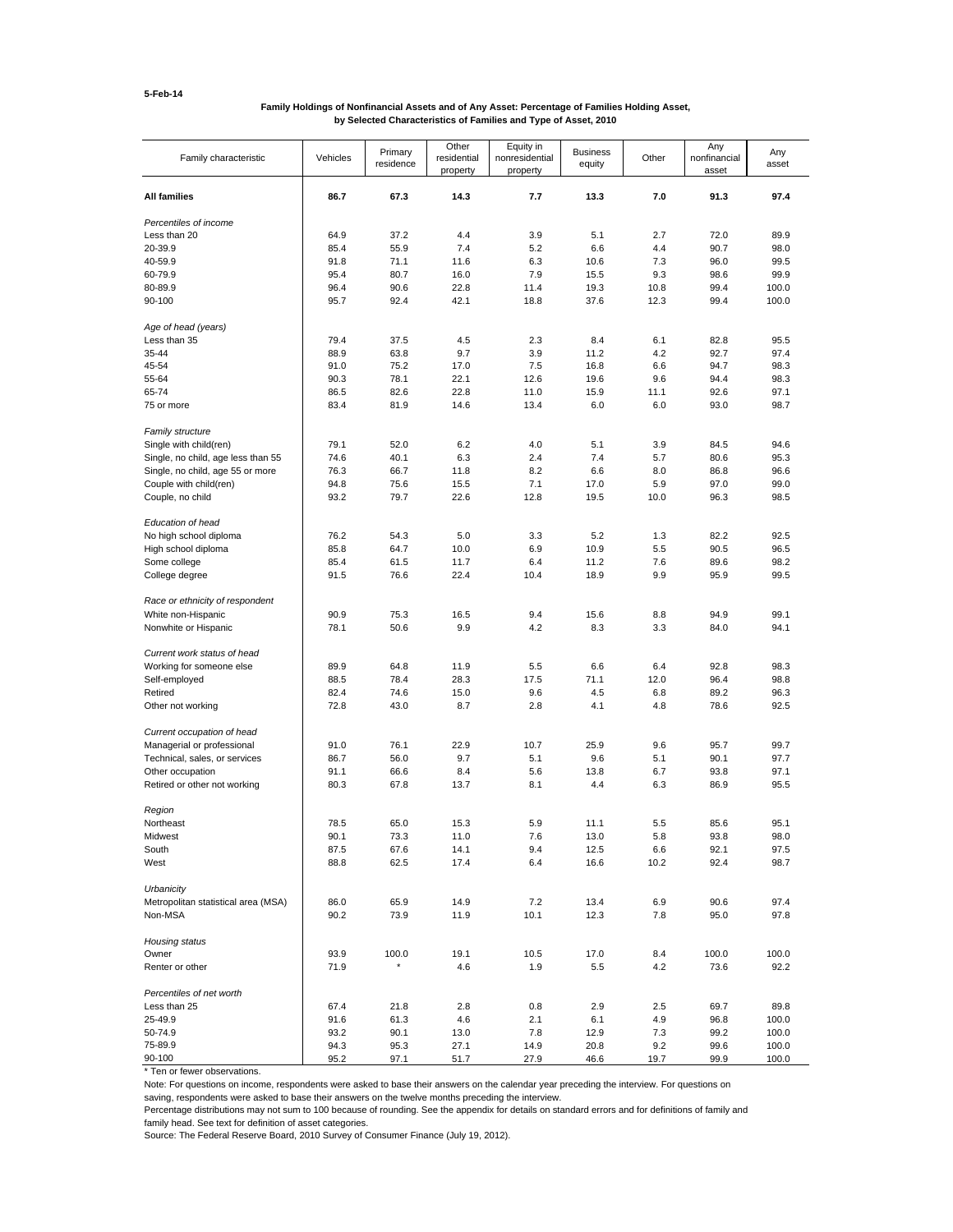### **Family Holdings of Nonfinancial Assets and of Any Asset: Percentage of Families Holding Asset, by Selected Characteristics of Families and Type of Asset, 2007**

| Family characteristic               | Vehicles     | Primary<br>residence | Other<br>residential<br>property | Equity in<br>nonresidential<br>property | <b>Business</b><br>equity | Other      | Any<br>nonfinancial<br>asset | Any<br>asset  |
|-------------------------------------|--------------|----------------------|----------------------------------|-----------------------------------------|---------------------------|------------|------------------------------|---------------|
| <b>All families</b>                 | 87.0         | 68.6                 | 13.8                             | 8.1                                     | 13.6                      | 7.2        | 92.0                         | 97.7          |
| Percentiles of income               |              |                      |                                  |                                         |                           |            |                              |               |
| Less than 20                        | 64.4         | 41.4                 | 5.4                              | 2.5                                     | 3.3                       | 3.9        | 73.5                         | 89.8          |
| 20-39.9                             | 85.9         | 55.2                 | 6.5                              | 3.9                                     | 5.3                       | 5.7        | 91.2                         | 98.9          |
| 40-59.9                             | 94.3         | 69.3                 | 9.9                              | 7.5                                     | 10.6                      | 7.4        | 97.2                         | 100.0         |
| 60-79.9                             | 95.4         | 83.9                 | 15.4                             | 9.4                                     | 18.1                      | 7.2        | 98.5                         | 100.0         |
| 80-89.9                             | 95.6         | 92.6                 | 21.0                             | 13.6                                    | 20.0                      | 9.0        | 99.6                         | 100.0         |
| 90-100                              | 94.8         | 94.3                 | 42.2                             | 21.0                                    | 40.9                      | 14.1       | 99.7                         | 100.0         |
| Age of head (years)                 |              |                      |                                  |                                         |                           |            |                              |               |
| Less than 35                        | 85.4         | 40.6                 | 5.6                              | 3.2                                     | 8.0                       | 5.8        | 88.2                         | 97.1          |
| 35-44                               | 87.5         | 66.1                 | 12.0                             | 7.5                                     | 18.2                      | 5.5        | 91.3                         | 96.9          |
| 45-54                               | 90.3         | 77.3                 | 15.7                             | 9.5                                     | 17.2                      | 8.7        | 95.0                         | 97.6          |
| 55-64                               | 92.2         | 81.0                 | 20.9                             | 11.5                                    | 18.1                      | 8.5        | 95.6                         | 99.1          |
| 65-74                               | 90.6         | 85.5                 | 18.9                             | 12.3                                    | 11.2                      | 9.1        | 94.5                         | 98.4          |
| 75 or more                          | 71.5         | 77.0                 | 13.4                             | 6.8                                     | 4.5                       | 5.8        | 87.3                         | 98.1          |
| Family structure                    |              |                      |                                  |                                         |                           |            |                              |               |
| Single with child(ren)              | 77.3         | 48.9                 | 7.4                              | 4.3                                     | 7.5                       | 5.4        | 85.0                         | 93.8          |
| Single, no child, age less than 55  | 78.4         | 43.4                 | 6.2                              | 3.2                                     | 8.8                       | 7.6        | 83.6                         | 94.8          |
| Single, no child, age 55 or more    | 73.7         | 67.5                 | 12.1                             | 7.1                                     | 3.6                       | 5.9        | 85.0                         | 97.6          |
| Couple with child(ren)              | 94.9         | 78.1                 | 15.5                             | 9.8                                     | 18.5                      | 6.3        | 97.4                         | 99.2          |
| Couple, no child                    | 94.0         | 80.1                 | 19.4                             | 10.9                                    | 18.4                      | 9.3        | 97.0                         | 99.4          |
| Education of head                   |              |                      |                                  |                                         |                           |            |                              |               |
| No high school diploma              | 73.7         | 52.8                 | 5.8                              | 2.6                                     | 5.9                       | 2.2        | 80.9                         | 91.7          |
| High school diploma                 | 87.5         | 68.9                 | 10.0                             | 7.3                                     | 9.5                       | 5.1        | 92.2                         | 97.7          |
| Some college                        | 86.7         | 62.3                 | 13.2                             | 6.5                                     | 12.7                      | 7.0        | 91.0                         | 98.6          |
| College degree                      | 91.9         | 77.8                 | 20.6                             | 11.9                                    | 20.7                      | 11.0       | 96.6                         | 99.6          |
| Race or ethnicity of respondent     |              |                      |                                  |                                         |                           |            |                              |               |
| White non-Hispanic                  | 89.6         | 75.6                 | 15.3                             | 9.0                                     | 15.8                      | 8.3        | 94.6                         | 98.9          |
| Nonwhite or Hispanic                | 80.9         | 51.9                 | 10.0                             | 5.9                                     | 8.2                       | 4.3        | 85.8                         | 94.9          |
| Current work status of head         |              |                      |                                  |                                         |                           |            |                              |               |
| Working for someone else            | 91.3         | 67.2                 | 11.9                             | 7.0                                     | 7.7                       | 7.1        | 94.4                         | 98.7          |
| Self-employed                       | 90.6         | 82.4                 | 26.5                             | 17.3                                    | 74.9                      | 11.0       | 97.6                         | 99.7          |
| Retired                             | 78.6         | 72.9                 | 14.6                             | 7.7                                     | 3.8                       | 5.4        | 87.2                         | 96.1          |
| Other not working                   | 69.3         | 33.1                 | 3.8                              | 4.7                                     | 3.7                       | 8.2        | 74.8                         | 90.0          |
| Current occupation of head          |              |                      |                                  |                                         |                           |            |                              |               |
| Managerial or professional          | 93.1         | 78.2                 | 20.7                             | 10.8                                    | 25.4                      | 9.9        | 97.2                         | 99.8          |
| Technical, sales, or services       | 87.4         | 61.5                 | 10.2                             | 7.3                                     | 10.8                      | 7.7        | 91.6                         | 97.8          |
| Other occupation                    | 92.6         | 66.3                 | 9.6                              | 6.7                                     | 14.7                      | 4.9        | 95.2                         | 98.5          |
| Retired or other not working        | 77.1         | 66.7                 | 12.9                             | 7.2                                     | 3.8                       | 5.8        | 85.2                         | 95.2          |
| Region                              |              |                      |                                  |                                         |                           |            |                              |               |
| Northeast                           | 75.4         | 66.1                 | 13.3                             | 5.6                                     | 9.1                       | 5.5        | 84.2                         | 94.6          |
| Midwest                             | 89.5         | 71.3                 | 13.7                             | 8.4                                     | 15.4                      | 6.4        | 93.4                         | 98.4          |
| South                               | 89.2         | 70.1                 | 11.3                             | 8.8                                     | 12.6                      | 7.2        | 93.8                         | 98.5          |
| West                                | 90.5         | 65.4                 | 18.3                             | 8.7                                     | 16.9                      | 9.3        | 94.1                         | 98.4          |
| Urbanicity                          |              |                      |                                  |                                         |                           |            |                              |               |
| Metropolitan statistical area (MSA) | 86.2         | 68.1                 | 14.2                             | 7.6                                     | 13.9                      | 7.6        | 91.5                         | 97.7          |
| Non-MSA                             | 90.9         | 71.1                 | 11.7                             | 10.7                                    | 11.8                      | 5.1        | 94.3                         | 97.9          |
|                                     |              |                      |                                  |                                         |                           |            |                              |               |
| Housing status                      |              |                      |                                  |                                         |                           |            |                              |               |
| Owner<br>Renter or other            | 93.8<br>72.3 | 100.0                | 17.5<br>5.6                      | 10.8<br>2.1                             | 17.5<br>5.0               | 8.0<br>5.3 | 100.0<br>74.5                | 100.0<br>92.8 |
|                                     |              |                      |                                  |                                         |                           |            |                              |               |
| Percentiles of net worth            |              |                      |                                  |                                         |                           |            |                              |               |
| Less than 25                        | 69.5         | 13.7                 | $^\star$                         | $^\star$                                | 2.3                       | 2.4        | 71.6                         | 91.0          |
| 25-49.9                             | 91.2         | 72.2                 | 7.1                              | 3.7                                     | 7.5                       | 6.4        | 97.7                         | 100.0         |
| 50-74.9                             | 93.3         | 92.8                 | 11.9                             | 7.6                                     | 13.4                      | 7.8        | 99.5                         | 100.0         |
| 75-89.9                             | 94.5         | 95.2                 | 26.4                             | 16.5                                    | 19.6                      | 7.3        | 99.0                         | 100.0         |
| 90-100                              | 93.6         | 96.8                 | 47.5                             | 27.2                                    | 48.3                      | 19.0       | 99.6                         | 100.0         |

\* Ten or fewer observations.

Note: For questions on income, respondents were asked to base their answers on the calendar year preceding the interview. For questions on

saving, respondents were asked to base their answers on the twelve months preceding the interview.

Percentage distributions may not sum to 100 because of rounding. See the appendix for details on standard errors and for definitions of family and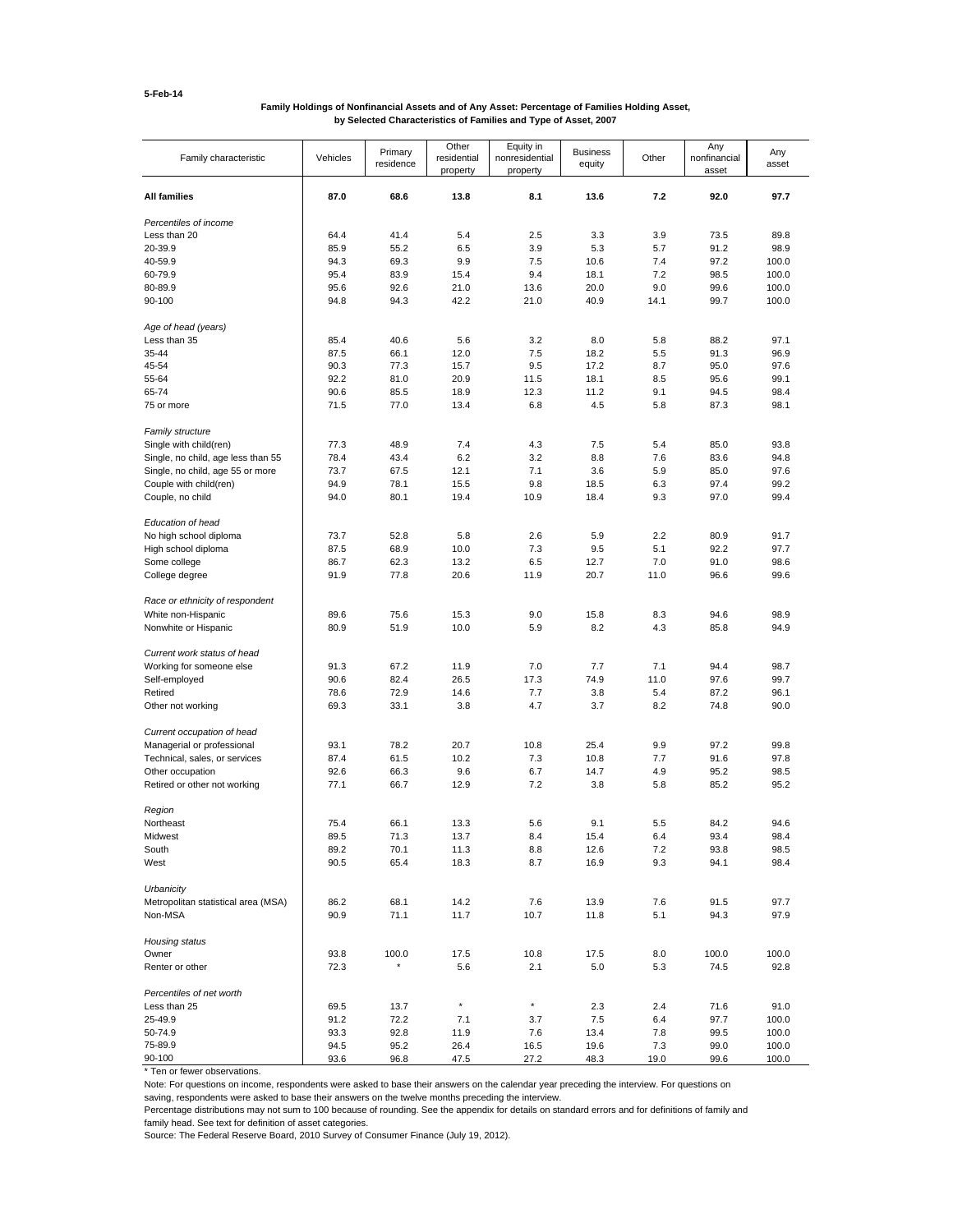# **Family Holdings of Nonfinancial Assets and of Any Asset: Percentage of Families Holding Asset, by Selected Characteristics of Families and Type of Asset, 2004**

| Family characteristic               | Vehicles     | Primary<br>residence | Other<br>residential<br>property | Equity in<br>nonresidential<br>property | <b>Business</b><br>equity | Other       | Any<br>nonfinancial<br>asset | Any<br>asset |
|-------------------------------------|--------------|----------------------|----------------------------------|-----------------------------------------|---------------------------|-------------|------------------------------|--------------|
| <b>All families</b>                 | 86.3         | 69.1                 | 12.5                             | 8.3                                     | 13.3                      | 7.8         | 92.5                         | 97.9         |
| Percentiles of income               |              |                      |                                  |                                         |                           |             |                              |              |
| Less than 20                        | 65.0         | 40.3                 | 3.6                              | 2.7                                     | 4.2                       | 3.9         | 76.4                         | 92.2         |
| 20-39.9                             | 85.3         | 56.9                 | 6.9                              | 3.8                                     | 7.8                       | 4.3         | 92.0                         | 97.8         |
| 40-59.9                             | 91.6         | 71.6                 | 10.0                             | 7.6                                     | 10.8                      | 7.6         | 96.7                         | 99.8         |
| 60-79.9                             | 95.3         | 83.1                 | 14.0                             | 10.5                                    | 15.2                      | 10.4        | 98.4                         | 100.0        |
| 80-89.9                             | 95.9         | 91.9                 | 19.4                             | 12.9                                    | 18.7                      | 8.4         | 99.1                         | 99.8         |
| 90-100                              | 93.1         | 94.7                 | 37.2                             | 20.8                                    | 38.5                      | 16.7        | 99.3                         | 100.0        |
| Age of head (years)                 |              |                      |                                  |                                         |                           |             |                              |              |
| Less than 35                        | 82.9         | 41.6                 | 5.1                              | 3.3                                     | 8.5                       | 5.5         | 88.6                         | 96.5         |
| 35-44                               | 89.4         | 68.3                 | 9.4                              | 6.4                                     | 15.4                      | 6.0         | 93.0                         | 97.7         |
| 45-54                               | 88.8         | 77.3                 | 16.3                             | 11.4                                    | 18.2                      | 9.7         | 94.7                         | 98.3         |
| 55-64                               | 88.6         | 79.1                 | 19.5                             | 12.8                                    | 17.8                      | 9.2         | 92.6                         | 97.5         |
| 65-74                               | 89.1         | 81.3                 | 19.9                             | 10.6                                    | 10.3                      | 9.0         | 95.6                         | 99.5         |
| 75 or more                          | 76.9         | 85.2                 | 9.7                              | 7.7                                     | 6.5                       | 8.5         | 92.5                         | 99.6         |
| <b>Family structure</b>             |              |                      |                                  |                                         |                           |             |                              |              |
| Single with child(ren)              | 77.9         | 54.5                 | 5.2                              | 4.0                                     | 5.8                       | 4.5         | 85.4                         | 94.9         |
| Single, no child, age less than 55  | 77.9         | 41.1                 | 8.4                              | 4.3                                     | 9.1                       | 7.9         | 85.1                         | 96.5         |
| Single, no child, age 55 or more    | 75.3         | 70.1                 | 11.4                             | 6.9                                     | 5.3                       | 8.0         | 88.4                         | 97.7         |
| Couple with child(ren)              | 93.2<br>92.9 | 77.8<br>80.9         | 12.6<br>18.9                     | 8.9<br>12.7                             | 18.5<br>17.5              | 6.5<br>10.5 | 97.0<br>97.1                 | 99.0<br>98.9 |
| Couple, no child                    |              |                      |                                  |                                         |                           |             |                              |              |
| Education of head                   |              |                      |                                  |                                         |                           |             |                              |              |
| No high school diploma              | 70.1         | 56.3                 | 5.6                              | 4.0                                     | 5.0                       | $\star$     | 81.9                         | 91.1         |
| High school diploma                 | 87.6         | 65.8                 | 8.3                              | 6.1                                     | 11.5                      | 5.3         | 92.4                         | 98.1         |
| Some college                        | 88.2         | 64.5                 | 12.2                             | 8.1                                     | 12.5                      | 9.4         | 93.3                         | 99.1         |
| College degree                      | 90.7         | 79.1                 | 19.0                             | 11.9                                    | 18.5                      | 11.3        | 96.5                         | 99.9         |
| Race or ethnicity of respondent     |              |                      |                                  |                                         |                           |             |                              |              |
| White non-Hispanic                  | 90.3         | 76.1                 | 14.0                             | 9.2                                     | 15.7                      | 9.3         | 95.8                         | 99.3         |
| Nonwhite or Hispanic                | 76.1         | 50.8                 | 8.9                              | 5.8                                     | 7.2                       | 3.8         | 84.0                         | 94.4         |
| Current work status of head         |              |                      |                                  |                                         |                           |             |                              |              |
| Working for someone else            | 89.7         | 66.5                 | 10.4                             | 6.8                                     | 7.2                       | 7.1         | 93.8                         | 98.4         |
| Self-employed                       | 91.2         | 79.1                 | 25.8                             | 18.7                                    | 64.1                      | 12.9        | 97.5                         | 99.1         |
| Retired                             | 79.0         | 75.8                 | 12.8                             | 7.9                                     | 4.5                       | 7.1         | 89.8                         | 97.7         |
| Other not working                   | 66.9         | 40.0                 | 5.4                              | $\star$                                 | 7.5                       | 6.4         | 76.3                         | 89.6         |
| Current occupation of head          |              |                      |                                  |                                         |                           |             |                              |              |
| Managerial or professional          | 92.0         | 78.1                 | 19.6                             | 11.3                                    | 24.6                      | 10.4        | 97.0                         | 99.9         |
| Technical, sales, or services       | 85.1         | 58.2                 | 8.2                              | 6.9                                     | 11.3                      | 7.2         | 90.9                         | 97.4         |
| Other occupation                    | 92.1         | 66.6                 | 9.0                              | 7.4                                     | 11.5                      | 5.9         | 94.7                         | 97.8         |
| Retired or other not working        | 77.2         | 70.3                 | 11.6                             | 7.1                                     | 4.9                       | 7.0         | 87.7                         | 96.4         |
| Region                              |              |                      |                                  |                                         |                           |             |                              |              |
| Northeast                           | 80.4         | 69.8                 | 12.6                             | 6.0                                     | 13.6                      | 6.4         | 90.3                         | 97.9         |
| Midwest                             | 89.4         | 73.5                 | 12.6                             | 8.2                                     | 14.1                      | 8.8         | 94.2                         | 99.2         |
| South                               | 84.9         | 68.9                 | 10.2                             | 8.8                                     | 11.7                      | 7.1         | 92.1                         | 97.3         |
| West                                | 90.6         | 64.0                 | 16.3                             | 9.6                                     | 15.1                      | 8.9         | 93.4                         | 97.7         |
| Urbanicity                          |              |                      |                                  |                                         |                           |             |                              |              |
| Metropolitan statistical area (MSA) | 85.9         | 68.0                 | 13.3                             | 8.0                                     | 13.7                      | 8.3         | 92.1                         | 97.8         |
| Non-MSA                             | 88.3         | 74.0                 | 8.7                              | 9.8                                     | 11.7                      | 5.1         | 94.6                         | 98.4         |
| Housing status                      |              |                      |                                  |                                         |                           |             |                              |              |
| Owner                               | 92.3         | 100.0                | 15.7                             | 11.0                                    | 17.0                      | 9.2         | 100.0                        | 100.0        |
| Renter or other                     | 73.0         | $\star$              | 5.4                              | 2.4                                     | 5.1                       | 4.6         | 75.9                         | 93.3         |
| Percentiles of net worth            |              |                      |                                  |                                         |                           |             |                              |              |
| Less than 25                        | 69.8         | 15.1                 | $^\star$                         | $^\star$                                | 1.6                       | 2.9         | 73.7                         | 91.7         |
| 25-49.9                             | 89.2         | 71.2                 | 5.0                              | 4.1                                     | 7.4                       | 5.4         | 97.5                         | 100.0        |
| 50-74.9                             | 92.0         | 93.4                 | 12.6                             | 8.3                                     | 13.1                      | 7.8         | 99.0                         | 100.0        |
| 75-89.9                             | 95.2         | 96.2                 | 23.1                             | 15.1                                    | 22.5                      | 12.4        | 99.8                         | 100.0        |
| 90-100                              | 93.1         | 96.9                 | 45.6                             | 28.8                                    | 44.5                      | 18.7        | 99.9                         | 100.0        |

\* Ten or fewer observations.

Note: For questions on income, respondents were asked to base their answers on the calendar year preceding the interview. For questions on

saving, respondents were asked to base their answers on the twelve months preceding the interview.

Percentage distributions may not sum to 100 because of rounding. See the appendix for details on standard errors and for definitions of family and

family head. See text for definition of asset categories.

Source: The Federal Reserve Board, 2010 Survey of Consumer Finance (July 19, 2012).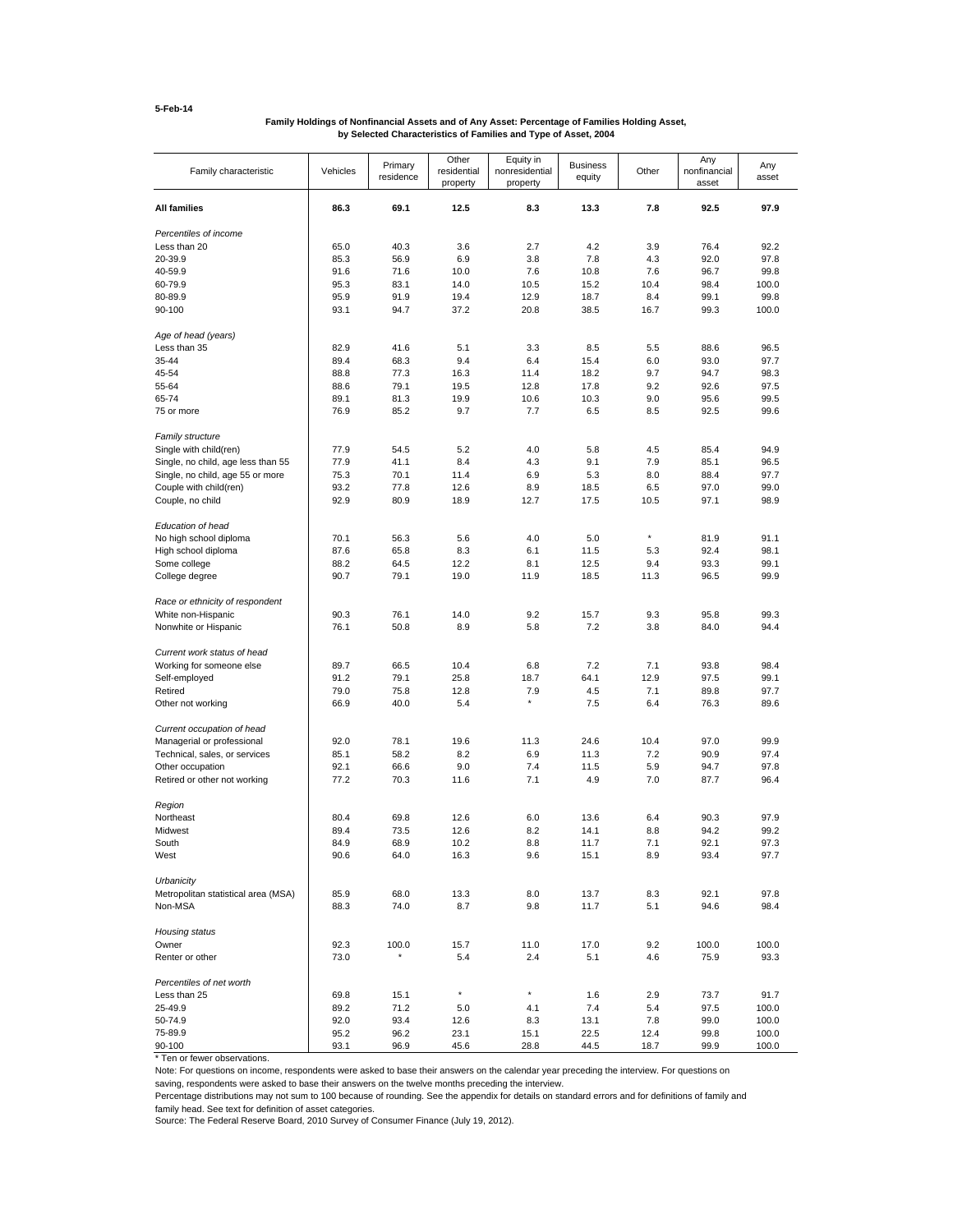# **Family Holdings of Nonfinancial Assets and of Any Asset: Percentage of Families Holding Asset, by Selected Characteristics of Families and Type of Asset, 2001**

| Family characteristic                                 | Vehicles     | Primary<br>residence | Other<br>residential<br>property | Equity in<br>nonresidential<br>property | <b>Business</b><br>equity | Other          | Any<br>nonfinancial<br>asset | Any<br>asset   |
|-------------------------------------------------------|--------------|----------------------|----------------------------------|-----------------------------------------|---------------------------|----------------|------------------------------|----------------|
| <b>All families</b>                                   | 84.8         | 67.7                 | 11.3                             | 8.2                                     | 13.5                      | 7.5            | 90.7                         | 96.7           |
| Percentiles of income                                 |              |                      |                                  |                                         |                           |                |                              |                |
| Less than 20                                          | 56.8         | 40.6                 | 3.1                              | 2.8                                     | 2.6                       | 2.9            | 67.7                         | 85.6           |
| 20-39.9                                               | 86.7         | 57.3                 | 5.4                              | 6.7                                     | 8.6                       | 5.8            | 93.1                         | 98.3           |
| 40-59.9                                               | 91.6         | 66.0                 | 7.9                              | 6.7                                     | 10.1                      | 6.2            | 95.6                         | 99.8           |
| 60-79.9                                               | 94.8         | 81.8                 | 14.2                             | 7.0                                     | 14.1                      | 8.7            | 97.8                         | 100.0          |
| 80-89.9                                               | 95.4         | 90.9                 | 19.7                             | 12.1                                    | 22.9                      | 9.4            | 99.4                         | 100.0          |
| 90-100                                                | 92.8         | 94.4                 | 32.8                             | 23.9                                    | 41.8                      | 17.9           | 99.5                         | 100.0          |
| Age of head (years)                                   |              |                      |                                  |                                         |                           |                |                              |                |
| Less than 35                                          | 78.8         | 39.9                 | 3.4                              | 2.8                                     | 8.1                       | 6.8            | 83.0                         | 93.2           |
| 35-44                                                 | 88.9         | 67.8                 | 9.2                              | 7.4                                     | 15.5                      | 7.8            | 93.2                         | 97.4           |
| 45-54                                                 | 90.5         | 76.2                 | 14.7                             | 10.0                                    | 19.4                      | 7.2            | 95.2                         | 98.1           |
| 55-64                                                 | 90.7         | 83.2                 | 18.3                             | 12.3                                    | 18.8                      | 7.9            | 95.4                         | 98.4           |
| 65-74                                                 | 81.3         | 82.5                 | 13.7                             | 12.9                                    | 13.1                      | 9.7            | 91.6                         | 97.1           |
| 75 or more                                            | 73.9         | 76.2                 | 15.2                             | 8.3                                     | 3.4                       | 5.8            | 86.4                         | 97.8           |
| <b>Family structure</b>                               |              |                      |                                  |                                         |                           |                |                              |                |
| Single with child(ren)                                | 72.6         | 48.5                 | 6.4                              | 3.5                                     | 5.8                       | 4.2            | 79.5                         | 88.3           |
| Single, no child, age less than 55                    | 76.3         | 37.5                 | 5.6                              | 2.9                                     | 6.8                       | 10.5           | 82.5                         | 95.1           |
| Single, no child, age 55 or more                      | 69.2         | 68.6                 | 9.8                              | 8.3                                     | 3.9                       | 5.7            | 83.0                         | 95.9           |
| Couple with child(ren)                                | 93.9         | 78.7                 | 13.0                             | 9.2                                     | 19.7                      | 6.7            | 96.9                         | 98.7           |
| Couple, no child                                      | 91.3         | 78.5                 | 15.2                             | 11.7                                    | 17.8                      | 8.8            | 96.2                         | 99.2           |
| Education of head                                     |              |                      |                                  |                                         |                           |                |                              |                |
| No high school diploma                                | 66.0         | 58.8                 | 5.4                              | 5.8                                     | 5.7                       | $\star$        | 77.4                         | 88.0           |
| High school diploma                                   | 87.0         | 65.4                 | 7.6                              | 7.1                                     | 9.5                       | 5.0            | 91.6                         | 97.1           |
| Some college                                          | 87.4         | 63.4                 | 10.9                             | 6.9                                     | 12.0                      | 9.7            | 91.3                         | 98.8           |
| College degree                                        | 90.2         | 76.3                 | 17.9                             | 11.2                                    | 21.8                      | 11.1           | 95.8                         | 99.5           |
|                                                       |              |                      |                                  |                                         |                           |                |                              |                |
| Race or ethnicity of respondent<br>White non-Hispanic | 89.2         | 74.3                 | 13.0                             | 9.6                                     | 16.1                      | 8.9            | 94.7                         | 99.0           |
| Nonwhite or Hispanic                                  | 71.4         | 47.3                 | 6.3                              | 3.9                                     | 5.8                       | 3.1            | 78.4                         | 89.8           |
|                                                       |              |                      |                                  |                                         |                           |                |                              |                |
| Current work status of head                           |              |                      |                                  |                                         |                           |                |                              |                |
| Working for someone else                              | 88.5         | 64.7                 | 10.0                             | 6.7                                     | 7.3                       | 7.3            | 92.5                         | 97.8           |
| Self-employed                                         | 88.6         | 80.3                 | 19.5                             | 17.9                                    | 67.4                      | 14.0           | 97.1                         | 98.6           |
| Retired                                               | 77.1         | 73.9                 | 12.0                             | 8.2                                     | 4.1                       | 5.3<br>$\star$ | 86.7                         | 95.8           |
| Other not working                                     | 63.4         | 43.1                 | 4.9                              | 3.8                                     | 5.8                       |                | 70.0                         | 82.0           |
| Current occupation of head                            |              |                      |                                  |                                         |                           |                |                              |                |
| Managerial or professional                            | 90.7         | 75.8                 | 18.7                             | 12.0                                    | 30.3                      | 13.0           | 96.3                         | 99.8           |
| Technical, sales, or services                         | 83.9         | 58.7                 | 6.7                              | 6.2                                     | 9.7                       | 6.7            | 89.2                         | 95.9           |
| Other occupation                                      | 90.8         | 65.8                 | 7.9                              | 6.7                                     | 8.5                       | 4.4            | 93.9                         | 97.9           |
| Retired or other not working                          | 74.9         | 68.9                 | 10.8                             | 7.5                                     | 4.4                       | 5.1            | 84.0                         | 93.5           |
| Region                                                |              |                      |                                  |                                         |                           |                |                              |                |
| Northeast                                             | 74.2         | 62.3                 | 12.3                             | 4.8                                     | 11.4                      | 5.7            | 82.6                         | 94.9           |
| Midwest                                               | 89.3         | 75.1                 | 10.0                             | 8.6                                     | 13.6                      | 7.2            | 93.5                         | 98.7           |
| South                                                 | 86.2         | 71.9                 | 12.1                             | 10.0                                    | 13.9                      | 6.4            | 92.9                         | 96.2           |
| West                                                  | 87.0         | 57.4                 | 10.7                             | 7.9                                     | 14.7                      | 11.1           | 91.2                         | 97.2           |
| Urbanicity                                            |              |                      |                                  |                                         |                           |                |                              |                |
| Metropolitan statistical area (MSA)                   | 84.5         | 66.3                 | 11.4                             | 7.8                                     | 13.3                      | 8.0            | 90.1                         | 96.4           |
| Non-MSA                                               | 86.9         | 76.0                 | 11.0                             | 11.0                                    | 15.4                      | 4.2            | 94.3                         | 98.8           |
| Housing status                                        |              |                      |                                  |                                         |                           |                |                              |                |
| Owner                                                 | 92.2         | 100.0                | 14.9                             | 10.9                                    | 17.5                      | 8.7            | 100.0                        | 100.0          |
| Renter or other                                       | 69.3         |                      | 3.9                              | 2.5                                     | 5.2                       | 4.9            | 71.3                         | 89.9           |
|                                                       |              |                      |                                  |                                         |                           |                |                              |                |
| Percentiles of net worth                              |              |                      | $^\star$                         | $\star$                                 |                           |                |                              |                |
| Less than 25                                          | 64.8         | 14.2                 |                                  |                                         | 1.7                       | 3.0            | 68.2                         | 87.0           |
| 25-49.9                                               | 86.7         | 69.7                 | 4.5                              | 3.6                                     | 5.7                       | 5.0            | 96.4                         | 100.0          |
| 50-74.9<br>75-89.9                                    | 94.2<br>93.0 | 91.4<br>95.0         | 12.8<br>19.5                     | 7.8<br>15.6                             | 13.4<br>24.1              | 6.7<br>10.1    | 98.7<br>99.6                 | 100.0<br>100.0 |
| 90-100                                                | 94.1         | 95.9                 | 38.8                             | 29.9                                    | 47.3                      | 22.7           | 99.7                         | 100.0          |

\* Ten or fewer observations.

Note: For questions on income, respondents were asked to base their answers on the calendar year preceding the interview. For questions on

saving, respondents were asked to base their answers on the twelve months preceding the interview.

Percentage distributions may not sum to 100 because of rounding. See the appendix for details on standard errors and for definitions of family and

family head. See text for definition of asset categories.

Source: The Federal Reserve Board, 2010 Survey of Consumer Finance (July 19, 2012).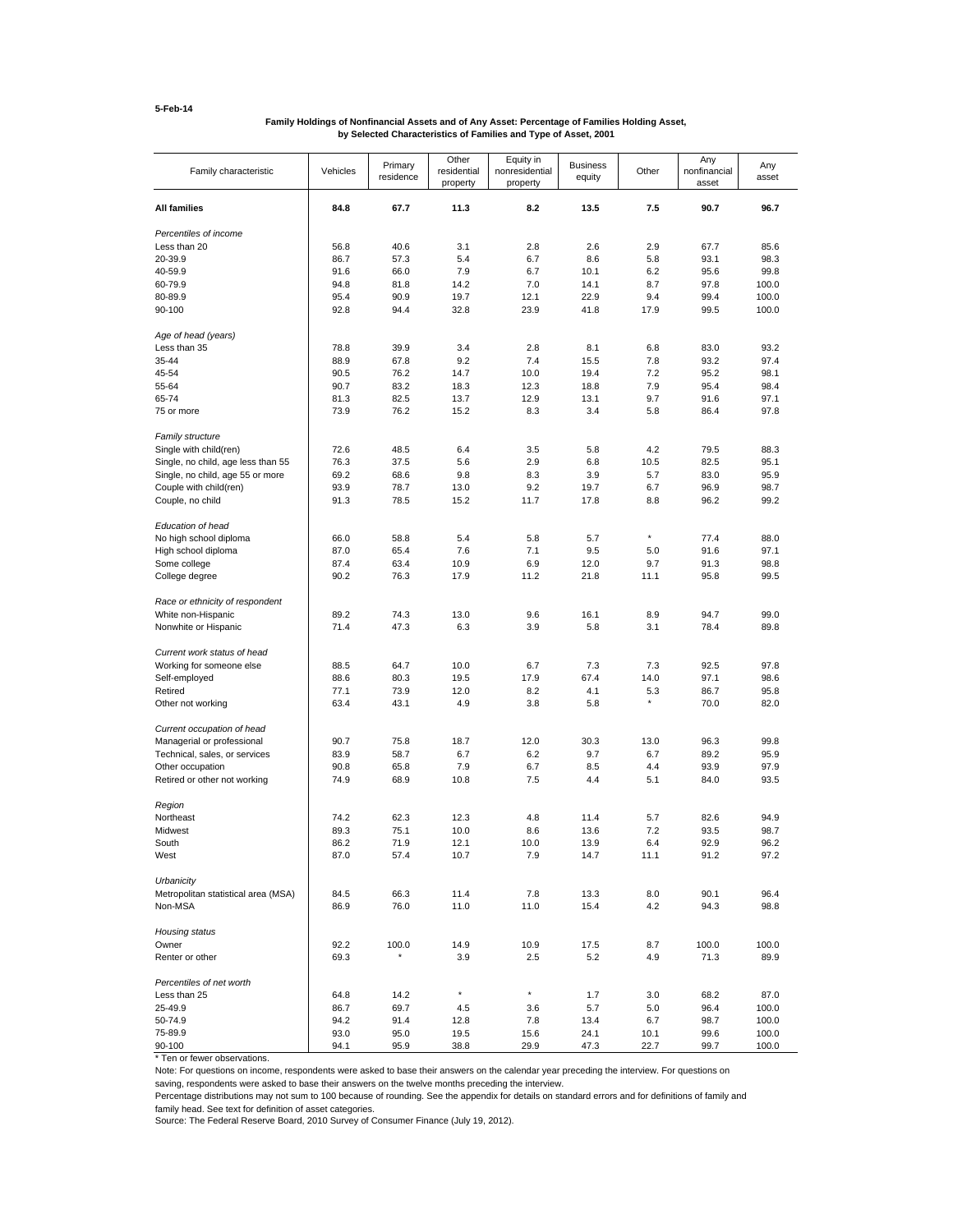### **Family Holdings of Nonfinancial Assets and of Any Asset: Percentage of Families Holding Asset, by Selected Characteristics of Families and Type of Asset, 1998**

| Family characteristic               | Vehicles     | Primary<br>residence | Other<br>residential<br>property | Equity in<br>nonresidential<br>property | <b>Business</b><br>equity | Other       | Any<br>nonfinancial<br>asset | Any<br>asset |
|-------------------------------------|--------------|----------------------|----------------------------------|-----------------------------------------|---------------------------|-------------|------------------------------|--------------|
| <b>All families</b>                 | 82.8         | 66.2                 | 12.8                             | 8.5                                     | 12.7                      | 8.5         | 89.9                         | 96.8         |
| Percentiles of income               |              |                      |                                  |                                         |                           |             |                              |              |
| Less than 20                        | 58.7         | 38.8                 | 1.9                              | 2.1                                     | 4.1                       | 2.3         | 68.7                         | 87.1         |
| 20-39.9                             | 81.9         | 55.3                 | 6.8                              | 6.1                                     | 6.1                       | 7.4         | 89.5                         | 98.1         |
| 40-59.9                             | 89.2         | 67.3                 | 11.8                             | 7.7                                     | 10.6                      | 8.9         | 95.4                         | 99.2         |
| 60-79.9                             | 93.0         | 79.1                 | 17.0                             | 9.4                                     | 15.2                      | 10.5        | 97.3                         | 99.8         |
| 80-89.9                             | 92.8         | 88.2                 | 17.7                             | 14.0                                    | 20.6                      | 9.4         | 98.5                         | 100.0        |
| 90-100                              | 90.0         | 93.1                 | 35.5                             | 21.0                                    | 34.2                      | 17.0        | 99.0                         | 100.0        |
| Age of head (years)                 |              |                      |                                  |                                         |                           |             |                              |              |
| Less than 35                        | 78.3         | 38.9                 | 3.5                              | 2.7                                     | 7.8                       | 7.3         | 83.3                         | 94.8         |
| 35-44                               | 85.8         | 67.1                 | 12.2                             | 7.5                                     | 15.5                      | 8.8         | 92.1                         | 97.6         |
| 45-54                               | 87.5         | 74.4                 | 16.2                             | 12.1                                    | 19.2                      | 9.2         | 92.9                         | 96.7         |
| 55-64                               | 88.7         | 80.3                 | 20.4                             | 10.4                                    | 16.2                      | 8.5         | 93.8                         | 98.2         |
| 65-74                               | 83.4         | 81.5                 | 18.4                             | 15.1                                    | 10.6                      | 10.3        | 92.0                         | 98.5         |
| 75 or more                          | 69.8         | 77.0                 | 13.6                             | 8.1                                     | 3.0                       | 7.0         | 87.2                         | 96.4         |
| Family structure                    |              |                      |                                  |                                         |                           |             |                              |              |
| Single with child(ren)              | 67.9         | 46.9                 | 6.2                              | 4.0                                     | 3.1                       | 6.7         | 77.1                         | 90.7         |
| Single, no child, age less than 55  | 73.8         | 34.6                 | 7.2                              | 4.9                                     | 7.7                       | 10.0        | 80.0                         | 93.7         |
| Single, no child, age 55 or more    | 69.4         | 67.3                 | 10.3                             | 5.2                                     | 3.9                       | 6.7         | 84.8                         | 97.2         |
| Couple with child(ren)              | 91.6         | 79.1                 | 13.1                             | 8.2                                     | 19.4                      | 7.7         | 96.7                         | 98.8         |
| Couple, no child                    | 91.2         | 78.0                 | 20.3                             | 15.1                                    | 16.1                      | 10.1        | 95.9                         | 98.9         |
| Education of head                   |              |                      |                                  |                                         |                           |             |                              |              |
| No high school diploma              | 69.4         | 54.6                 | 5.9                              | 4.8                                     | 5.5                       | 3.7         | 77.3                         | 88.4         |
| High school diploma                 | 84.7         | 66.2                 | 10.0                             | 8.5                                     | 8.9                       | 6.9         | 90.1                         | 97.5         |
|                                     |              |                      |                                  |                                         |                           |             |                              |              |
| Some college<br>College degree      | 84.3<br>86.9 | 64.7<br>72.9         | 13.6<br>18.5                     | 8.4<br>10.6                             | 14.7<br>18.8              | 7.1<br>13.1 | 92.0<br>94.9                 | 98.3<br>99.6 |
|                                     |              |                      |                                  |                                         |                           |             |                              |              |
| Race or ethnicity of respondent     |              |                      |                                  |                                         |                           |             |                              |              |
| White non-Hispanic                  | 87.4         | 72.0                 | 14.0                             | 9.3                                     | 14.6                      | 10.0        | 93.9                         | 98.9         |
| Nonwhite or Hispanic                | 67.8         | 47.2                 | 9.1                              | 6.1                                     | 6.4                       | 3.2         | 76.7                         | 90.0         |
| Current work status of head         |              |                      |                                  |                                         |                           |             |                              |              |
| Working for someone else            | 87.6         | 63.5                 | 10.6                             | 6.6                                     | 6.3                       | 8.8         | 92.4                         | 98.2         |
| Self-employed                       | 89.5         | 81.3                 | 25.3                             | 17.6                                    | 68.7                      | 13.3        | 98.1                         | 99.2         |
| Retired                             | 73.4         | 72.4                 | 14.4                             | 10.1                                    | 3.9                       | 6.4         | 85.2                         | 94.7         |
| Other not working                   | 58.3         | 35.4                 | 4.0                              | 3.6                                     | 5.1                       | 3.4         | 66.1                         | 85.6         |
| Current occupation of head          |              |                      |                                  |                                         |                           |             |                              |              |
| Managerial or professional          | 88.8         | 71.8                 | 17.5                             | 10.6                                    | 22.9                      | 12.7        | 96.1                         | 99.6         |
| Technical, sales, or services       | 82.5         | 57.6                 | 10.7                             | 6.0                                     | 10.6                      | 8.0         | 88.1                         | 97.6         |
| Other occupation                    | 91.5         | 68.3                 | 10.4                             | 8.1                                     | 14.7                      | 7.8         | 94.9                         | 97.8         |
| Retired or other not working        | 70.8         | 66.0                 | 12.6                             | 9.1                                     | 4.1                       | 5.9         | 81.9                         | 93.2         |
| Region                              |              |                      |                                  |                                         |                           |             |                              |              |
| Northeast                           | 74.7         | 65.6                 | 12.5                             | 6.0                                     | 12.2                      | 9.8         | 84.6                         | 96.4         |
| Midwest                             | 84.2         | 71.8                 | 12.2                             | 8.3                                     | 12.3                      | 7.3         | 91.6                         | 96.9         |
| South                               | 86.7         | 67.4                 | 12.8                             | 9.9                                     | 12.6                      | 7.7         | 91.7                         | 97.1         |
| West                                | 82.3         | 58.7                 | 13.8                             | 8.9                                     | 13.6                      | 10.0        | 90.0                         | 96.8         |
| Urbanicity                          |              |                      |                                  |                                         |                           |             |                              |              |
| Metropolitan statistical area (MSA) | 81.6         | 64.9                 | 13.1                             | 8.2                                     | 12.5                      | 8.7         | 89.2                         | 96.5         |
| Non-MSA                             | 90.3         | 74.0                 | 11.2                             | 10.3                                    | 13.5                      | 7.4         | 94.4                         | 99.0         |
| Housing status                      |              |                      |                                  |                                         |                           |             |                              |              |
| Owner                               | 90.6         | 100.0                | 16.8                             | 11.2                                    | 15.9                      | 9.5         | 100.0                        | 100.0        |
| Renter or other                     | 67.6         | $\star$              | 5.1                              | 3.3                                     | 6.3                       | 6.4         | 70.1                         | 90.7         |
|                                     |              |                      |                                  |                                         |                           |             |                              |              |
| Percentiles of net worth            |              |                      | $^\star$                         | $^\star$                                |                           |             |                              |              |
| Less than 25                        | 62.3         | 14.0                 |                                  |                                         | 2.0                       | 2.7         | 65.2                         | 87.4         |
| 25-49.9                             | 87.4         | 67.3                 | 5.9                              | 3.5                                     | 7.6                       | 7.9         | 96.0                         | 100.0        |
| 50-74.9                             | 90.3         | 89.3                 | 11.8                             | 7.8                                     | 11.4                      | 8.9         | 99.1                         | 100.0        |
| 75-89.9                             | 90.8         | 94.0                 | 26.2                             | 16.9                                    | 19.8                      | 11.4        | 99.2                         | 100.0        |
| 90-100                              | 92.0         | 95.1                 | 41.7                             | 30.2                                    | 44.6                      | 18.8        | 99.6                         | 100.0        |

\* Ten or fewer observations.

Note: For questions on income, respondents were asked to base their answers on the calendar year preceding the interview. For questions on

saving, respondents were asked to base their answers on the twelve months preceding the interview.

Percentage distributions may not sum to 100 because of rounding. See the appendix for details on standard errors and for definitions of family and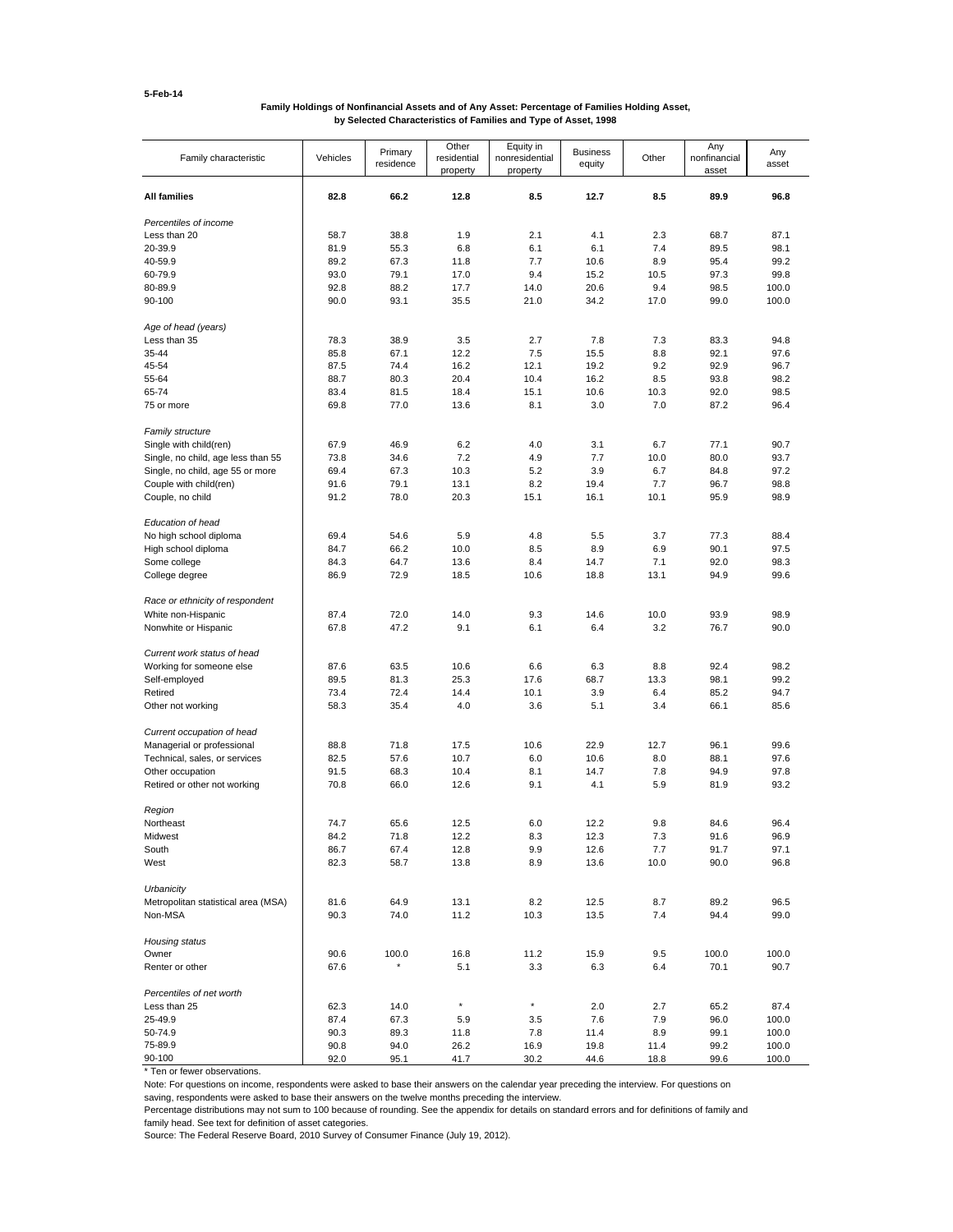### **Family Holdings of Nonfinancial Assets and of Any Asset: Percentage of Families Holding Asset, by Selected Characteristics of Families and Type of Asset, 1995**

| Family characteristic               | Vehicles | Primary<br>residence | Other<br>residential<br>property | Equity in<br>nonresidential<br>property | <b>Business</b><br>equity | Other | Any<br>nonfinancial<br>asset | Any<br>asset |
|-------------------------------------|----------|----------------------|----------------------------------|-----------------------------------------|---------------------------|-------|------------------------------|--------------|
| <b>All families</b>                 | 84.1     | 64.7                 | 11.8                             | 9.2                                     | 12.8                      | 9.0   | 90.9                         | 96.4         |
| Percentiles of income               |          |                      |                                  |                                         |                           |       |                              |              |
| Less than 20                        | 58.2     | 39.7                 | 4.0                              | 3.7                                     | 5.0                       | 3.7   | 70.0                         | 84.4         |
| 20-39.9                             | 85.3     | 55.4                 | 7.7                              | 5.6                                     | 7.3                       | 6.4   | 91.4                         | 97.9         |
| 40-59.9                             | 91.1     | 62.6                 | 9.1                              | 7.3                                     | 10.6                      | 7.2   | 95.9                         | 99.9         |
| 60-79.9                             | 92.8     | 77.3                 | 12.6                             | 11.0                                    | 15.5                      | 12.2  | 97.7                         | 99.7         |
| 80-89.9                             | 93.8     | 85.9                 | 16.7                             | 15.5                                    | 19.1                      | 10.0  | 99.2                         | 100.0        |
| 90-100                              | 92.3     | 91.3                 | 34.5                             | 22.0                                    | 31.9                      | 21.1  | 99.6                         | 100.0        |
| Age of head (years)                 |          |                      |                                  |                                         |                           |       |                              |              |
| Less than 35                        | 83.8     | 37.9                 | 4.2                              | 3.6                                     | 9.6                       | 7.2   | 87.1                         | 94.4         |
| 35-44                               | 84.7     | 64.7                 | 9.7                              | 7.0                                     | 16.7                      | 10.0  | 90.6                         | 96.2         |
| 45-54                               | 88.2     | 75.3                 | 16.3                             | 14.3                                    | 18.0                      | 11.4  | 93.6                         | 97.3         |
| 55-64                               | 88.4     | 82.0                 | 19.9                             | 13.4                                    | 13.3                      | 10.2  | 93.9                         | 96.4         |
| 65-74                               | 82.5     | 79.5                 | 16.1                             | 15.7                                    | 9.9                       | 9.0   | 92.6                         | 97.7         |
| 75 or more                          | 72.2     | 72.8                 | 12.2                             | 6.1                                     | 5.0                       | 5.6   | 89.9                         | 98.4         |
| <b>Family structure</b>             |          |                      |                                  |                                         |                           |       |                              |              |
| Single with child(ren)              | 69.1     | 46.8                 | 5.8                              | 4.4                                     | 5.0                       | 4.9   | 75.4                         | 86.4         |
| Single, no child, age less than 55  | 77.5     | 37.9                 | 5.6                              | 5.1                                     | 10.9                      | 11.4  | 85.1                         | 95.2         |
| Single, no child, age 55 or more    | 70.1     | 65.2                 | 8.9                              | 7.3                                     | 5.3                       | 6.2   | 87.4                         | 96.0         |
| Couple with child(ren)              | 92.8     | 74.6                 | 13.1                             | 9.7                                     | 17.8                      | 9.4   | 96.8                         | 98.7         |
| Couple, no child                    | 91.5     | 76.5                 | 18.2                             | 14.4                                    | 15.3                      | 10.5  | 96.0                         | 99.0         |
| Education of head                   |          |                      |                                  |                                         |                           |       |                              |              |
| No high school diploma              | 71.8     | 58.9                 | 7.4                              | 6.8                                     | 6.0                       | 3.1   | 80.9                         | 89.8         |
| High school diploma                 | 85.7     | 65.3                 | 10.9                             | 8.0                                     | 10.3                      | 6.0   | 90.8                         | 96.2         |
| Some college                        | 84.6     | 60.1                 | 9.9                              | 8.8                                     | 13.3                      | 9.2   | 91.2                         | 97.8         |
| College degree                      | 89.5     | 70.5                 | 16.5                             | 12.2                                    | 19.1                      | 15.6  | 96.7                         | 99.7         |
| Race or ethnicity of respondent     |          |                      |                                  |                                         |                           |       |                              |              |
| White non-Hispanic                  | 88.2     | 70.6                 | 13.2                             | 10.3                                    | 14.7                      | 10.6  | 95.1                         | 98.6         |
| Nonwhite or Hispanic                | 69.7     | 44.3                 | 7.1                              | 5.7                                     | 6.1                       | 3.6   | 76.3                         | 88.7         |
| Current work status of head         |          |                      |                                  |                                         |                           |       |                              |              |
| Working for someone else            | 89.9     | 63.8                 | 10.3                             | 8.0                                     | 8.2                       | 9.6   | 93.9                         | 98.7         |
| Self-employed                       | 86.1     | 74.5                 | 21.3                             | 21.9                                    | 66.6                      | 15.5  | 96.0                         | 97.8         |
| Retired                             | 76.1     | 70.7                 | 13.1                             | 8.3                                     | 3.6                       | 5.8   | 88.2                         | 95.6         |
| Other not working                   | 59.1     | 33.5                 | 5.0                              | 3.6                                     | 3.7                       | 6.0   | 65.8                         | 76.5         |
|                                     |          |                      |                                  |                                         |                           |       |                              |              |
| Current occupation of head          |          |                      |                                  |                                         |                           |       |                              |              |
| Managerial or professional          | 90.0     | 72.4                 | 18.7                             | 15.3                                    | 25.0                      | 15.2  | 96.9                         | 99.9         |
| Technical, sales, or services       | 85.0     | 59.9                 | 8.7                              | 7.2                                     | 11.6                      | 9.4   | 90.6                         | 97.4         |
| Other occupation                    | 93.0     | 65.2                 | 9.8                              | 8.7                                     | 15.8                      | 7.9   | 95.5                         | 98.6         |
| Retired or other not working        | 72.7     | 63.1                 | 11.4                             | 7.4                                     | 3.6                       | 5.8   | 83.6                         | 91.7         |
| Region                              |          |                      |                                  |                                         |                           |       |                              |              |
| Northeast                           | 78.6     | 62.0                 | 12.9                             | 6.7                                     | 13.2                      | 8.0   | 87.2                         | 95.6         |
| Midwest                             | 87.0     | 70.6                 | 11.3                             | 8.5                                     | 12.4                      | 9.4   | 92.7                         | 96.2         |
| South                               | 83.9     | 64.8                 | 11.6                             | 11.4                                    | 12.7                      | 8.1   | 90.5                         | 96.3         |
| West                                | 86.3     | 60.5                 | 11.5                             | 8.9                                     | 13.0                      | 11.1  | 92.9                         | 97.4         |
| Urbanicity                          |          |                      |                                  |                                         |                           |       |                              |              |
| Metropolitan statistical area (MSA) | 83.7     | 63.8                 | 12.2                             | 9.1                                     | 12.5                      | 9.6   | 90.2                         | 96.1         |
| Non-MSA                             | 86.6     | 70.2                 | 9.6                              | 10.1                                    | 14.2                      | 5.4   | 94.6                         | 98.2         |
|                                     |          |                      |                                  |                                         |                           |       |                              |              |
| Housing status                      |          |                      |                                  |                                         |                           |       |                              |              |
| Owner                               | 90.9     | 100.0                | 15.1                             | 12.0                                    | 15.8                      | 10.5  | 100.0                        | 100.0        |
| Renter or other                     | 71.6     | ×                    | 5.7                              | 4.2                                     | 7.3                       | 6.3   | 74.1                         | 89.7         |
| Percentiles of net worth            |          |                      |                                  |                                         |                           |       |                              |              |
| Less than 25                        | 65.3     | 13.6                 | $^\star$                         | $\star$                                 | 1.9                       | 3.1   | 68.4                         | 85.5         |
| 25-49.9                             | 87.8     | 64.3                 | 5.4                              | 4.7                                     | 7.4                       | 7.0   | 96.3                         | 100.0        |
| 50-74.9                             | 91.0     | 88.2                 | 11.1                             | 8.5                                     | 14.6                      | 10.5  | 99.0                         | 100.0        |
| 75-89.9                             | 92.1     | 92.3                 | 21.2                             | 15.7                                    | 18.6                      | 12.3  | 99.8                         | 100.0        |
| 90-100                              | 92.4     | 93.5                 | 42.6                             | 33.9                                    | 40.2                      | 20.4  | 99.9                         | 100.0        |

\* Ten or fewer observations.

Note: For questions on income, respondents were asked to base their answers on the calendar year preceding the interview. For questions on

saving, respondents were asked to base their answers on the twelve months preceding the interview.

Percentage distributions may not sum to 100 because of rounding. See the appendix for details on standard errors and for definitions of family and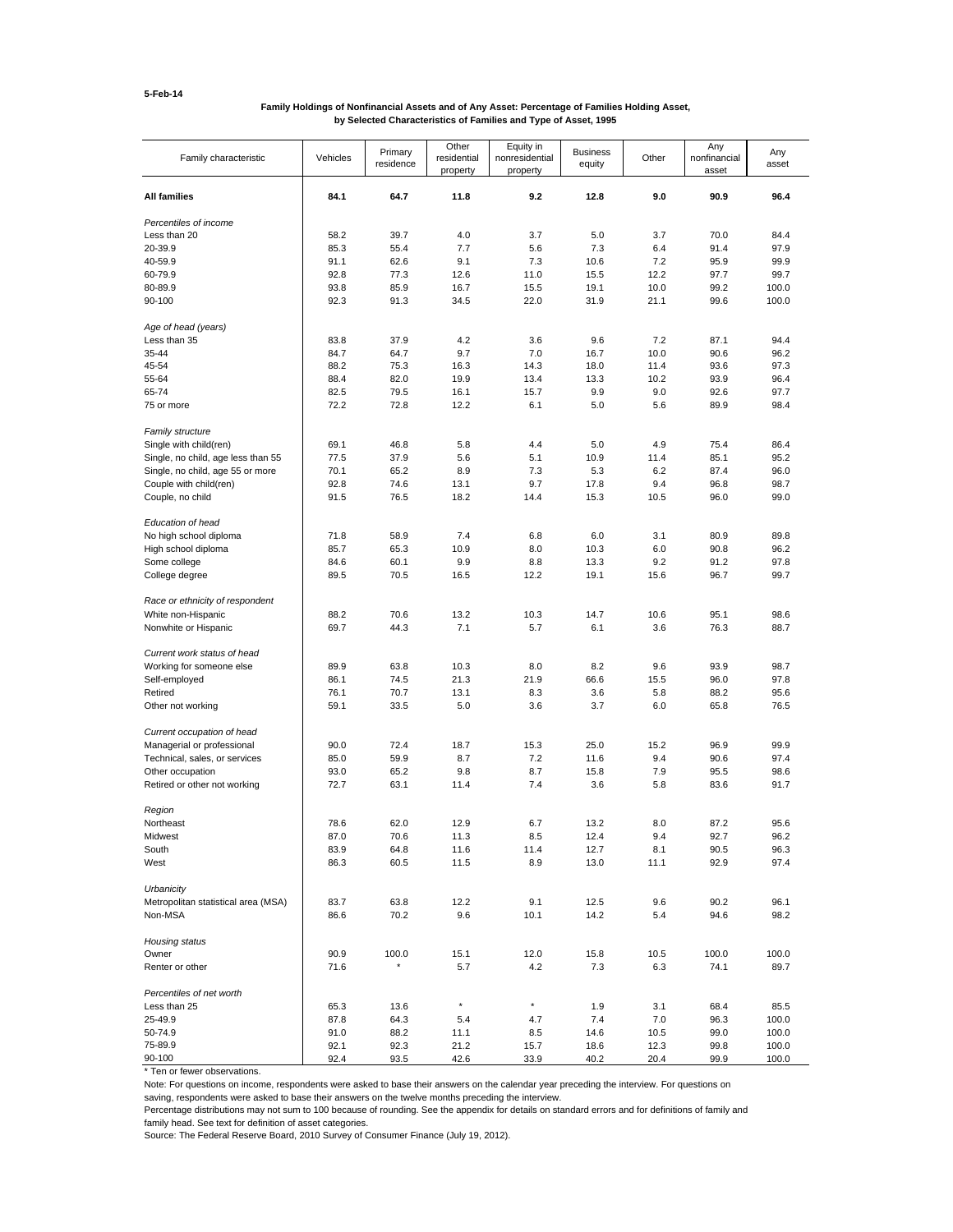### **Family Holdings of Nonfinancial Assets and of Any Asset: Percentage of Families Holding Asset, by Selected Characteristics of Families and Type of Asset, 1992**

| Family characteristic                     | Vehicles     | Primary<br>residence | Other<br>residential<br>property | Equity in<br>nonresidential<br>property | <b>Business</b><br>equity | Other        | Any<br>nonfinancial<br>asset | Any<br>asset   |
|-------------------------------------------|--------------|----------------------|----------------------------------|-----------------------------------------|---------------------------|--------------|------------------------------|----------------|
| <b>All families</b>                       | 86.1         | 63.9                 | 12.7                             | 9.5                                     | 14.3                      | 8.3          | 90.8                         | 95.8           |
| Percentiles of income                     |              |                      |                                  |                                         |                           |              |                              |                |
| Less than 20                              | 56.3         | 38.9                 | 2.9                              | 3.1                                     | 4.6                       | 4.6          | 67.8                         | 82.6           |
| 20-39.9                                   | 86.2         | 56.4                 | 6.9                              | 6.6                                     | 8.3                       | 4.3          | 91.0                         | 97.1           |
| 40-59.9                                   | 93.9         | 61.8                 | 11.9                             | 7.5                                     | 11.1                      | 9.9          | 97.1                         | 99.7           |
| 60-79.9                                   | 96.6         | 75.9                 | 13.7                             | 10.8                                    | 16.5                      | 7.3          | 98.7                         | 100.0          |
| 80-89.9                                   | 97.9         | 83.2                 | 20.0                             | 13.3                                    | 21.9                      | 12.0         | 99.6                         | 100.0          |
| 90-100                                    | 96.9         | 90.1                 | 35.8                             | 25.6                                    | 40.7                      | 19.1         | 99.1                         | 99.6           |
| Age of head (years)                       |              |                      |                                  |                                         |                           |              |                              |                |
| Less than 35                              | 83.7         | 36.8                 | 4.6                              | 4.2                                     | 10.6                      | 8.2          | 85.6                         | 92.9           |
| 35-44                                     | 88.7         | 64.5                 | 11.8                             | 7.2                                     | 19.5                      | 9.4          | 92.3                         | 96.7           |
| 45-54                                     | 92.9         | 75.4                 | 15.9                             | 13.6                                    | 18.1                      | 9.8          | 94.4                         | 96.8           |
| 55-64                                     | 87.1         | 77.5                 | 21.9                             | 18.7                                    | 18.9                      | 6.4          | 92.7                         | 96.9           |
| 65-74                                     | 86.1         | 79.3                 | 17.8                             | 11.5                                    | 10.4                      | 6.5          | 91.6                         | 96.8           |
| 75 or more                                | 73.0         | 77.2                 | 11.3                             | 6.9                                     | 4.6                       | 8.8          | 91.3                         | 97.5           |
| Family structure                          |              |                      |                                  |                                         |                           |              |                              |                |
| Single with child(ren)                    | 66.4         | 43.0                 | 4.3                              | 2.7                                     | 5.1                       | 3.3          | 75.1                         | 86.0           |
| Single, no child, age less than 55        | 79.4         | 35.4                 | 8.3                              | 6.4                                     | 12.0                      | 9.9          | 83.7                         | 93.2           |
| Single, no child, age 55 or more          | 70.6         | 65.8                 | 9.8                              | 8.4                                     | 4.4                       | 6.4          | 84.9                         | 94.9           |
| Couple with child(ren)                    | 95.8         | 74.6                 | 13.1                             | 9.9                                     | 20.6                      | 8.3          | 97.3                         | 98.4           |
| Couple, no child                          | 96.2         | 76.9                 | 20.5                             | 14.8                                    | 18.0                      | 11.0         | 97.6                         | 99.2           |
| Education of head                         |              |                      |                                  |                                         |                           |              |                              |                |
| No high school diploma                    | 70.2         | 56.7                 | 4.9                              | 5.0                                     | 5.1                       | 2.3          | 80.2                         | 88.1           |
| High school diploma                       | 86.4         | 62.7                 | 9.0                              | 9.3                                     | 11.2                      | 5.4          | 90.8                         | 95.5           |
| Some college                              | 87.3         | 63.0                 | 13.9                             | 8.4                                     | 14.1                      | 10.9         | 91.7                         | 98.5           |
| College degree                            | 95.3         | 70.2                 | 20.4                             | 13.2                                    | 23.3                      | 13.6         | 97.0                         | 99.5           |
| Race or ethnicity of respondent           |              |                      |                                  |                                         |                           |              |                              |                |
| White non-Hispanic                        | 90.9         | 70.3                 | 14.5                             | 10.8                                    | 16.4                      | 9.7          | 95.0                         | 98.9           |
| Nonwhite or Hispanic                      | 71.5         | 44.4                 | 6.9                              | 5.6                                     | 8.2                       | 4.1          | 77.9                         | 86.7           |
|                                           |              |                      |                                  |                                         |                           |              |                              |                |
| Current work status of head               |              | 61.3                 | 11.2                             | 8.4                                     | 8.6                       | 9.4          | 93.6                         | 97.9           |
| Working for someone else<br>Self-employed | 91.2<br>95.4 | 76.7                 | 22.5                             | 20.2                                    | 75.7                      | 12.0         | 98.2                         | 99.0           |
| Retired                                   | 78.7         | 73.5                 | 13.9                             | 9.3                                     | 4.4                       |              | 89.1                         | 95.6           |
| Other not working                         | 62.9         | 33.3                 | 5.2                              | 3.0                                     | 2.3                       | 5.6<br>5.1   | 67.0                         | 78.4           |
|                                           |              |                      |                                  |                                         |                           |              |                              |                |
| Current occupation of head                |              |                      |                                  |                                         |                           |              |                              |                |
| Managerial or professional                | 94.8         | 71.3                 | 19.6                             | 13.9                                    | 28.2                      | 13.6         | 97.8                         | 99.8           |
| Technical, sales, or services             | 89.2         | 59.9                 | 9.8                              | 8.6                                     | 16.2                      | 7.5          | 91.7                         | 97.3           |
| Other occupation                          | 92.0         | 60.4                 | 9.9                              | 8.7                                     | 14.7                      | 8.5          | 93.9                         | 97.1           |
| Retired or other not working              | 75.0         | 64.0                 | 11.8                             | 7.8                                     | 3.9                       | 5.5          | 83.9                         | 91.5           |
| Region                                    |              |                      |                                  |                                         |                           |              |                              |                |
| Northeast                                 | 76.9         | 64.3                 | 10.8                             | 8.1                                     | 13.7                      | 9.7          | 83.5                         | 92.2           |
| Midwest                                   | 89.8         | 67.0                 | 13.0                             | 8.2                                     | 14.7                      | 6.3          | 93.3                         | 97.5           |
| South                                     | 87.9         | 64.0                 | 11.1                             | 10.5                                    | 12.1                      | 6.5          | 92.5                         | 96.3           |
| West                                      | 87.6         | 59.7                 | 16.6                             | 10.6                                    | 18.3                      | 12.4         | 92.1                         | 96.5           |
| Urbanicity                                |              |                      |                                  |                                         |                           |              |                              |                |
| Metropolitan statistical area (MSA)       | 85.2         | 63.1                 | 13.3                             | 9.7                                     | 14.5                      | 9.1          | 90.3                         | 95.6           |
| Non-MSA                                   | 89.9         | 67.7                 | 9.9                              | 8.6                                     | 13.7                      | 4.8          | 93.1                         | 97.0           |
| Housing status                            |              |                      |                                  |                                         |                           |              |                              |                |
| Owner                                     | 93.5         | 100.0                | 16.6                             | 12.1                                    | 18.2                      | 9.4          | 100.0                        | 100.0          |
| Renter or other                           | 73.0         |                      | 5.7                              | 4.8                                     | 7.5                       | 6.5          | 74.5                         | 88.5           |
|                                           |              |                      |                                  |                                         |                           |              |                              |                |
| Percentiles of net worth                  |              |                      | $^\star$                         | $^\star$                                |                           |              |                              |                |
| Less than 25                              | 65.6         | 10.7                 |                                  |                                         | 2.2                       | 3.1          | 67.1                         | 83.3           |
| 25-49.9                                   | 89.1         | 64.4                 | $5.5$                            | 3.5                                     | 8.0                       | 5.4          | 97.0                         | 100.0          |
| 50-74.9<br>75-89.9                        | 93.2         | 87.0                 | 11.7                             | 9.5                                     | 15.7                      | 9.2          | 99.3                         | 100.0          |
| 90-100                                    | 96.6<br>96.2 | 93.1<br>94.1         | 23.4<br>45.8                     | 16.9<br>35.2                            | 20.4<br>47.9              | 12.1<br>21.0 | 99.7<br>99.9                 | 100.0<br>100.0 |
|                                           |              |                      |                                  |                                         |                           |              |                              |                |

\* Ten or fewer observations.

Note: For questions on income, respondents were asked to base their answers on the calendar year preceding the interview. For questions on

saving, respondents were asked to base their answers on the twelve months preceding the interview.

Percentage distributions may not sum to 100 because of rounding. See the appendix for details on standard errors and for definitions of family and